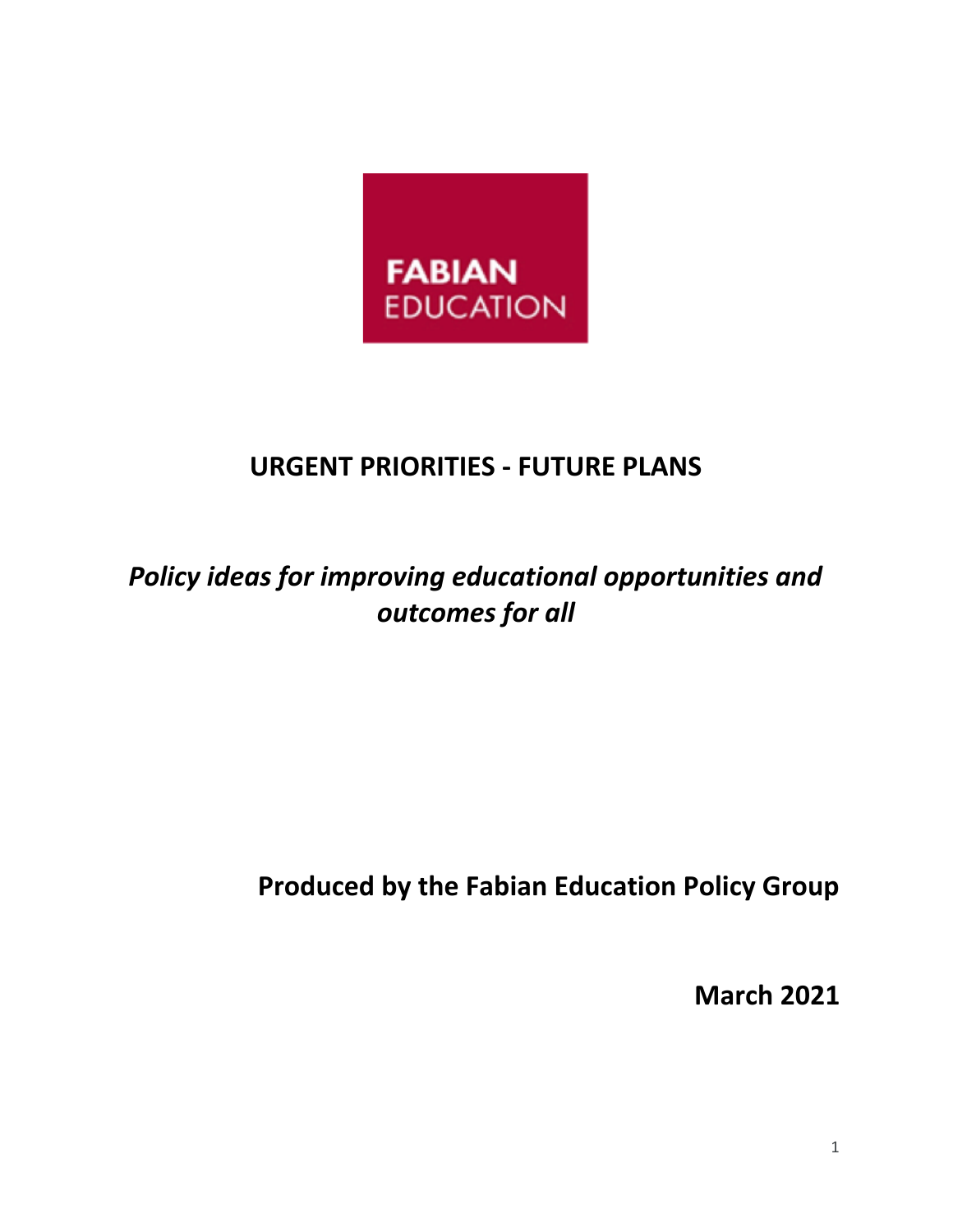### **CONTENTS**

| <b>FOREWORD</b>                                                                                                                                                                                                                                                 | 3                             |
|-----------------------------------------------------------------------------------------------------------------------------------------------------------------------------------------------------------------------------------------------------------------|-------------------------------|
| <b>INTRODUCTION</b>                                                                                                                                                                                                                                             | 4                             |
| Values<br>1.                                                                                                                                                                                                                                                    | 4                             |
| Establishing independence of key educational bodies<br>2.                                                                                                                                                                                                       | 5                             |
| Equality, Social Justice and poverty<br>3.<br>Equality<br>a.<br>Social Justice<br>b.<br>Poverty<br>c.                                                                                                                                                           | 6<br>6<br>$\overline{7}$<br>8 |
| 4. Ways of working                                                                                                                                                                                                                                              | 10                            |
| <b>PHASE-SPECIFIC PROPOSALS</b>                                                                                                                                                                                                                                 | 12                            |
| <b>Early Years</b><br>5.                                                                                                                                                                                                                                        | 12                            |
| <b>Further and Adult Education</b><br>6.                                                                                                                                                                                                                        | 13                            |
| <b>Higher Education</b><br>7.                                                                                                                                                                                                                                   | 14                            |
| <b>SEND</b><br>8.                                                                                                                                                                                                                                               | 16                            |
| 9. Children and Young People (CYP) considered vulnerable and/or for whom<br>outcomes are lower than average                                                                                                                                                     | 18                            |
| 10. Schools:<br>Curriculum, pedagogy, assessment and technology<br>а.<br>Celebrating the Talents of Youth<br>b.<br>Climate change and sustainable living: Empowering CYP to tackle big<br>c.<br>environmental issues<br>Initial teacher education and CPD<br>d. | 21<br>21<br>25<br>26<br>28    |
| <b>CROSS-PHASE PROPOSALS</b>                                                                                                                                                                                                                                    | 31                            |
| 11. Wellbeing: Supporting the whole child, school and community                                                                                                                                                                                                 | 31                            |
| 12. Ofsted's future purpose, role, and identity                                                                                                                                                                                                                 | 32                            |
| 13. Education providers, the wider public interest, and the role of schools in meeting<br>communities' needs                                                                                                                                                    | 35                            |
| 14. A coherent education system                                                                                                                                                                                                                                 | 36                            |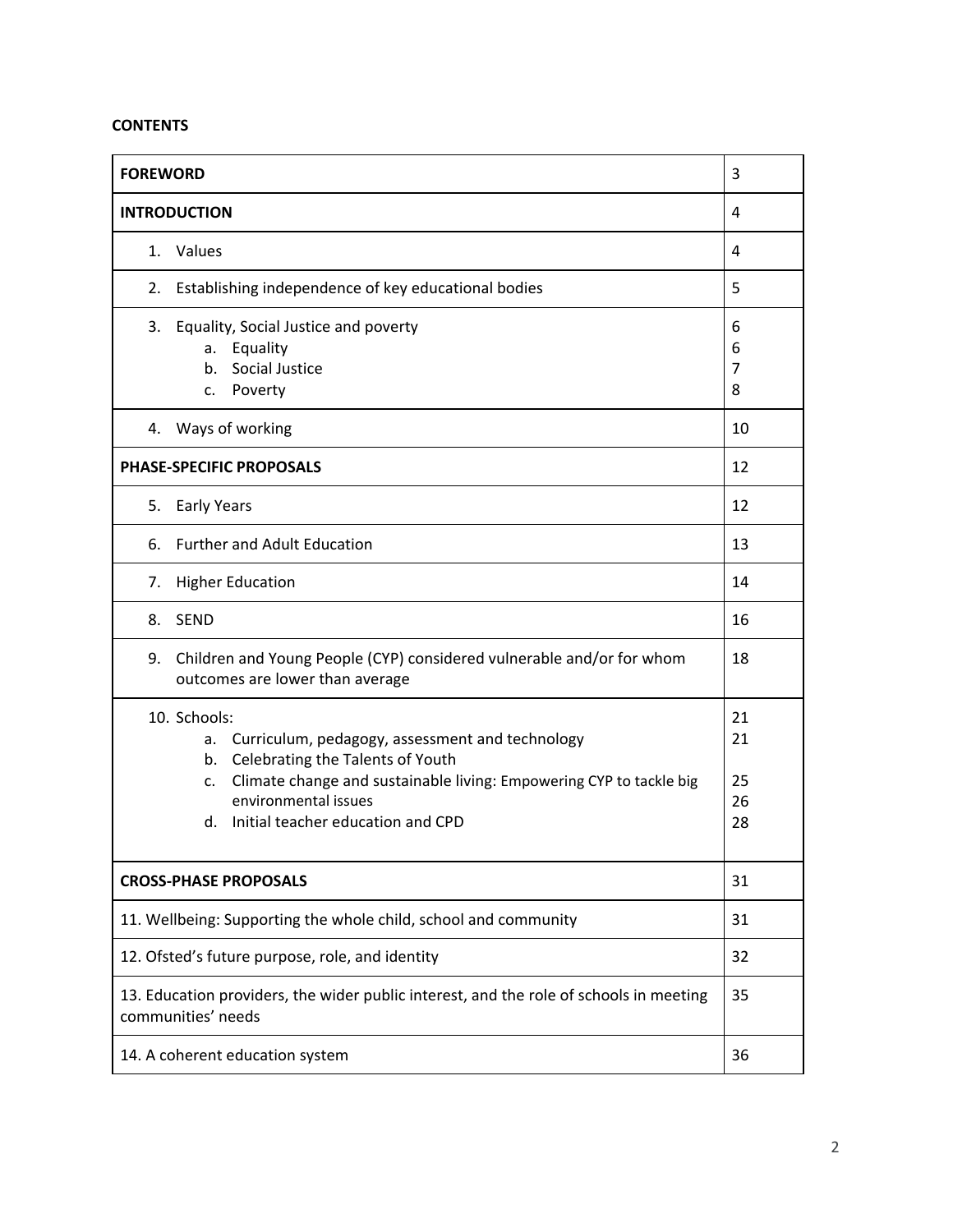## <span id="page-2-0"></span>**FOREWORD**

"Urgent Priorities - Future Plans'' was compiled after consultation with members of the Fabian Education Policy Group (FEPG). The document was open for written submissions during December 2020 and January 2021. After discussion and final oral submissions at a group meeting in January, the document was edited and prepared for publication by the FEPG Committee. In the end, approximately 50 members of the group contributed in some way.

We would like to thank all of them for their ideas. They represent a diverse, well-connected and highly-knowledgeable cross section of the education world, including parents, teachers, governors, lecturers, and professors.

Each section is arranged in the same general format. We begin with a brief explanation of the key problems and issues, as a means of framing our argument and explaining why we feel our policy proposals are necessary. Where relevant, we add links to research and reports to further illustrate our points. After the initial explanation of the problem, we go on to list our policy responses in more detail.

The document's title reflects our feeling that any incoming Secretary of State would naturally have an immediate 'to do' list (urgent priorities), while simultaneously looking towards longer term projects and outcomes ('future plans').

However, we have resisted imposing any notion of our own about the order in which things should be tackled, and so our list of contents remains thematic.

Overall, we feel that we have produced a document that is genuinely 'Fabian' in tone.

Finally, it is important to note that this document is a starting point. Should you wish to pursue any of the policy proposals or explore further any of these policy areas, our group is ready to assist and to lend its expertise.

B Matthe

Brian Matthews Chair Education Fabians Policy Group

Committee: Chris Harris (vice chair), Alan Bainbridge, Valerie Bossman-Quarshie, Marilyn Leask, Mark Williams, Sarah Younie.

Please note: This document represents the views of contributing members of the *Fabians Education Policy Group* and not those of the Fabian Society as a whole.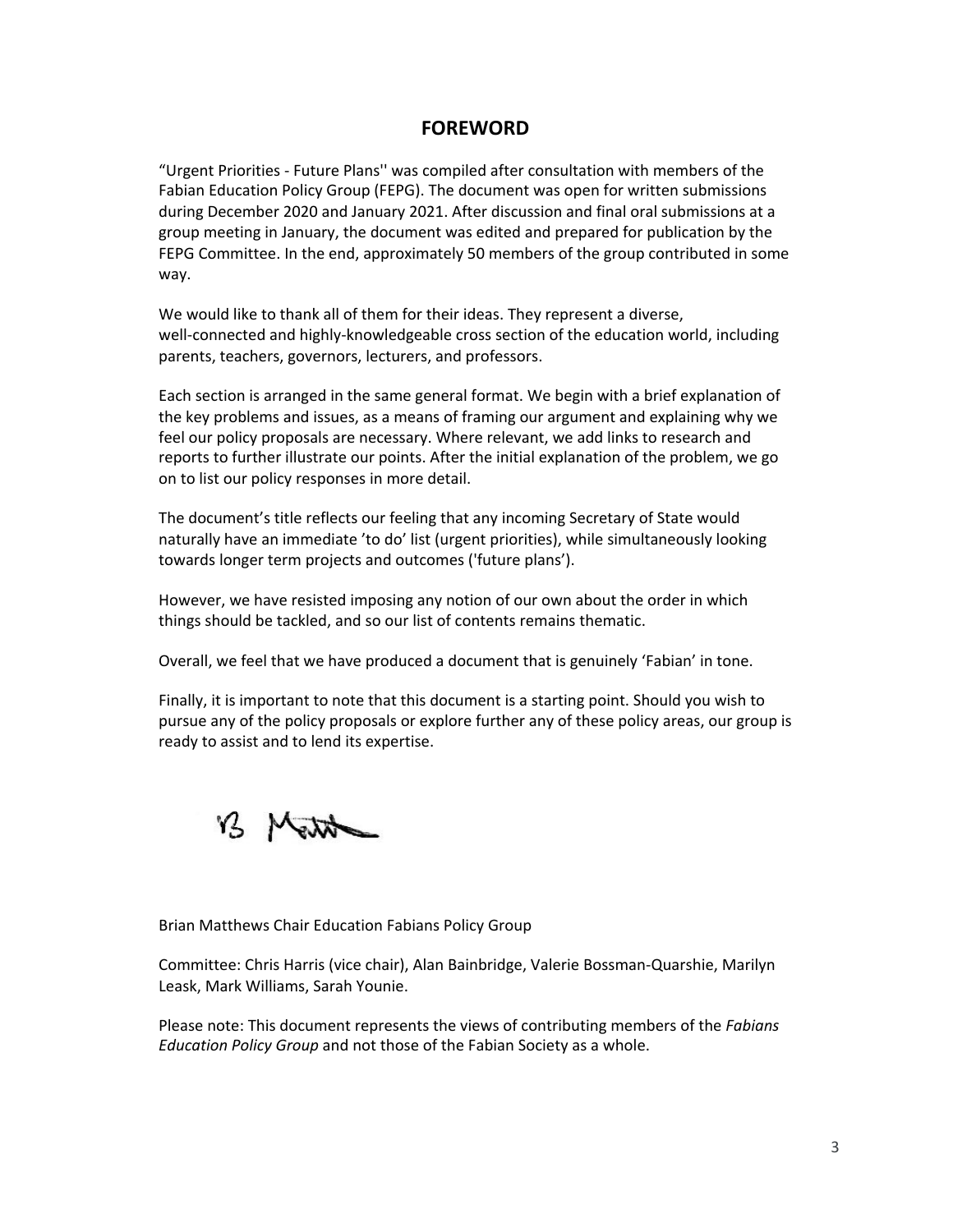## <span id="page-3-0"></span>**INTRODUCTION**

#### <span id="page-3-1"></span>**1. Values**

*Press statement:* Education systems are always based on values, even if implicit, that are transmitted to pupils. For example, our present system can give pupils the idea that the values of individualism and competition are the most important. For a healthy tolerant society and a strong democracy, it is vital that our children grow up with a strong and positive set of values which include respect for difference and democracy.

We will make sure such values underpin the curriculum, the relationships between teachers and children and the ways our schools and inspection systems operate and the rewards the nation's children receive from their schooling.

*Priority:* A key goal for Labour is to make the Labour Party's values as explicit as possible and ensure that policy decisions do not contradict them. Doing this should help to develop a coherent education system.

*Ways of achieving this priority:* Values are at the core of what we, as individuals and collectively as a society, do and how we act. They help to guide our behaviour and the way our society functions. If the Labour Party can define its values and express them clearly the arguments for change are more likely to be understandable and coherent.

It might appear easy to name some values, such as cooperation, equality, and so on. The Fabians Education Policy Group has some strategies to help in the process of identification of values and the creation of consensus around values, but it is beyond the scope of the document to detail them. For example, the principles underpinning the Labour Party's flagship policy "Every Child Matters", which resulted in the setting up of SureStart is a powerful starting point.

Matthews (2021) gives more detail.

*Reference:*

Matthews, B. (2021). Aims and values: direction with purpose. In B. Hudson, M. Leask, & S. Younie (Eds.), *Education System Design: Foundations, Policy Options and Consequences*. (pp. 20-30). Abingdon, Routledge/Taylor & Francis Group. [https://www.taylorfrancis.com/books/education-system-design-brian-hudson-marilyn-leask-sar](https://www.taylorfrancis.com/books/education-system-design-brian-hudson-marilyn-leask-sarah-younie/e/10.4324/9780429261190) [ah-younie/e/10.4324/9780429261190](https://www.taylorfrancis.com/books/education-system-design-brian-hudson-marilyn-leask-sarah-younie/e/10.4324/9780429261190)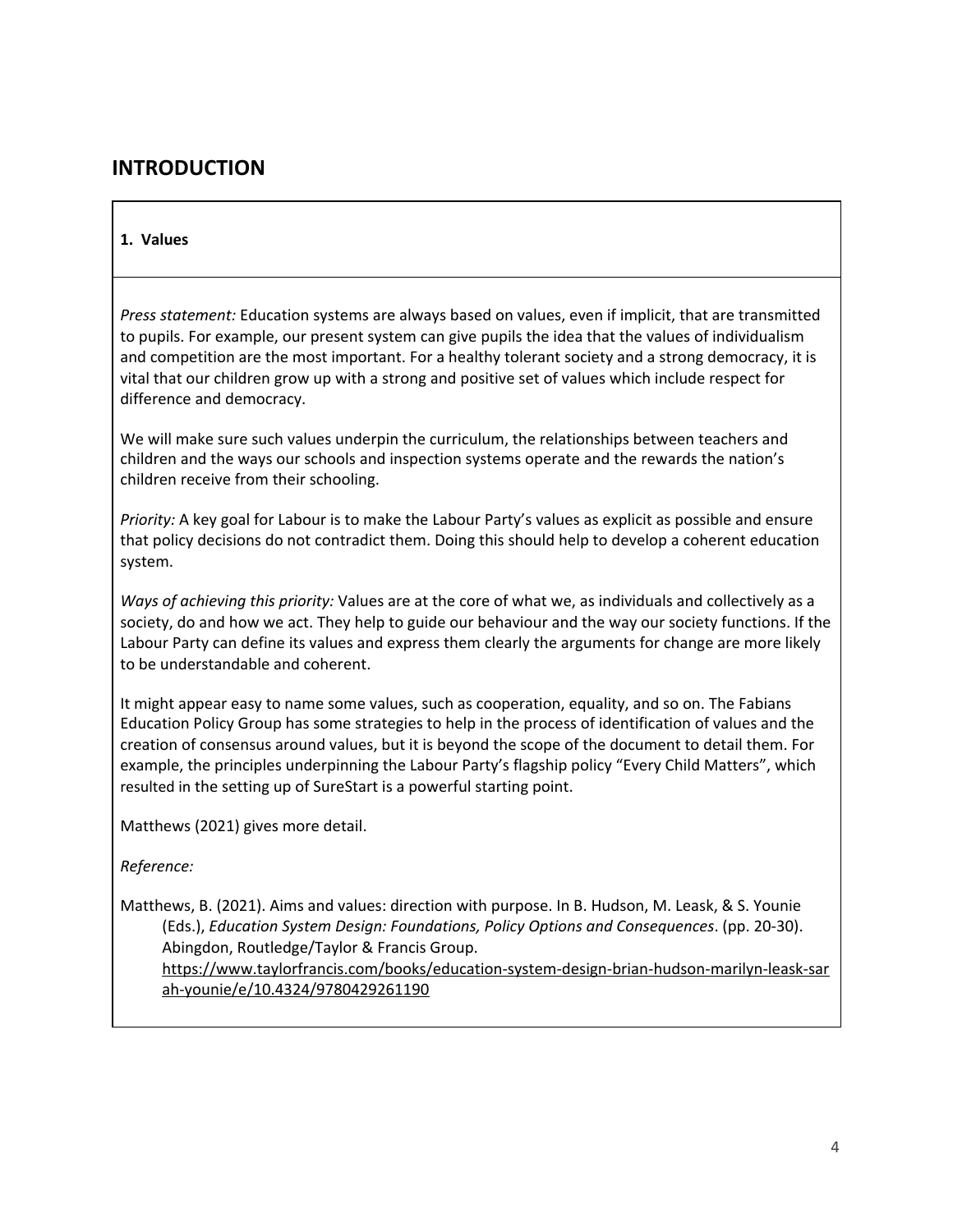## **2. Establishing independence of key educational bodies**

*Press statement:* The Education System in England is desperately in need of stability and clear direction based on professional knowledge, research and evidence and consultation with stakeholders, rather than, as now, on ideological positioning. We have a long-term vision for improvement not subject to the whims of secretaries of state enacting a change agenda driven often by personal hubris and political posturing. (See Michael Gove's interference with the teaching of reading as one damaging example. Nick Gibb's insecurity in the field leading him to rely on those that simply support his viewpoints is another).

*Priority:* To achieve sustained improvement. National education policies need stability in system structures and roles, together with a long-term vision for improvement which is not subject to single party ideology, together with enabling strategies.

*Ways of achieving this priority:* We propose a 10 year plan based on all-party consensus. To depoliticise education sector decisions we propose the establishment of a new organisation called Education England, based on the New Zealand [concept](https://www.publicservice.govt.nz/our-work/crown-entities/) of the "Crown Entity". The body will have the responsibility to be the foundation stone of society and be established to advance the common good, to manage and maintain reforms within a stable framework. Education England would work to achieve all-party 'buy-in' into the purpose, principles and structures of the English education system and the concept of a ten-year plan for education for the common good. With governance representing major political parties and stakeholders, proposed major changes in the education system would require a 'supermajority' (perhaps ⅔ of those eligible to vote) to be accepted. Pilling et al. (2018) explains this is a requirement in the UK Parliament to change the Fixed Term Parliaments Act and is a common way of ensuring cross-party support for change which is used in other countries. Hudson et.al. (2021) provides more detail.

*Funding:* A review of current DfE expenditure should identify areas for considerable savings. The National Audit Office (NAO) (a body independent of the government and civil service) holds government to account for the way it spends public money . The NAO audits the finances and scrutinises public spending of government departments. The NAO has identified laxness in the Department for Education (DfE) management of public money. Their reports identify ways of making savings. For example, the surplus held by academies is public money which is intended to be spent on education, not hoarded. **"**At 31 August 2018, the academies sector had a total surplus for the year of £3.0 billion"(NAO, 2019, part 1, 1/2**).** West and Wolfe (2018) identify a lack of transparency in DfE expenditure of public funds. Curbing DfE excessive expenditure on privileged teacher training routes and organisations favoured by ministers as well as on non-tendered contracts can be expected to save funds which can be used for the public good.

#### *References:*

National Audit Office (NAO) (2019) *Departmental Overview 2019: Department for Education*. [https://www.nao.org.uk/wp-content/uploads/2019/10/Departmental-Overview-2019-Departm](https://www.nao.org.uk/wp-content/uploads/2019/10/Departmental-Overview-2019-Department-for-Education.pdf)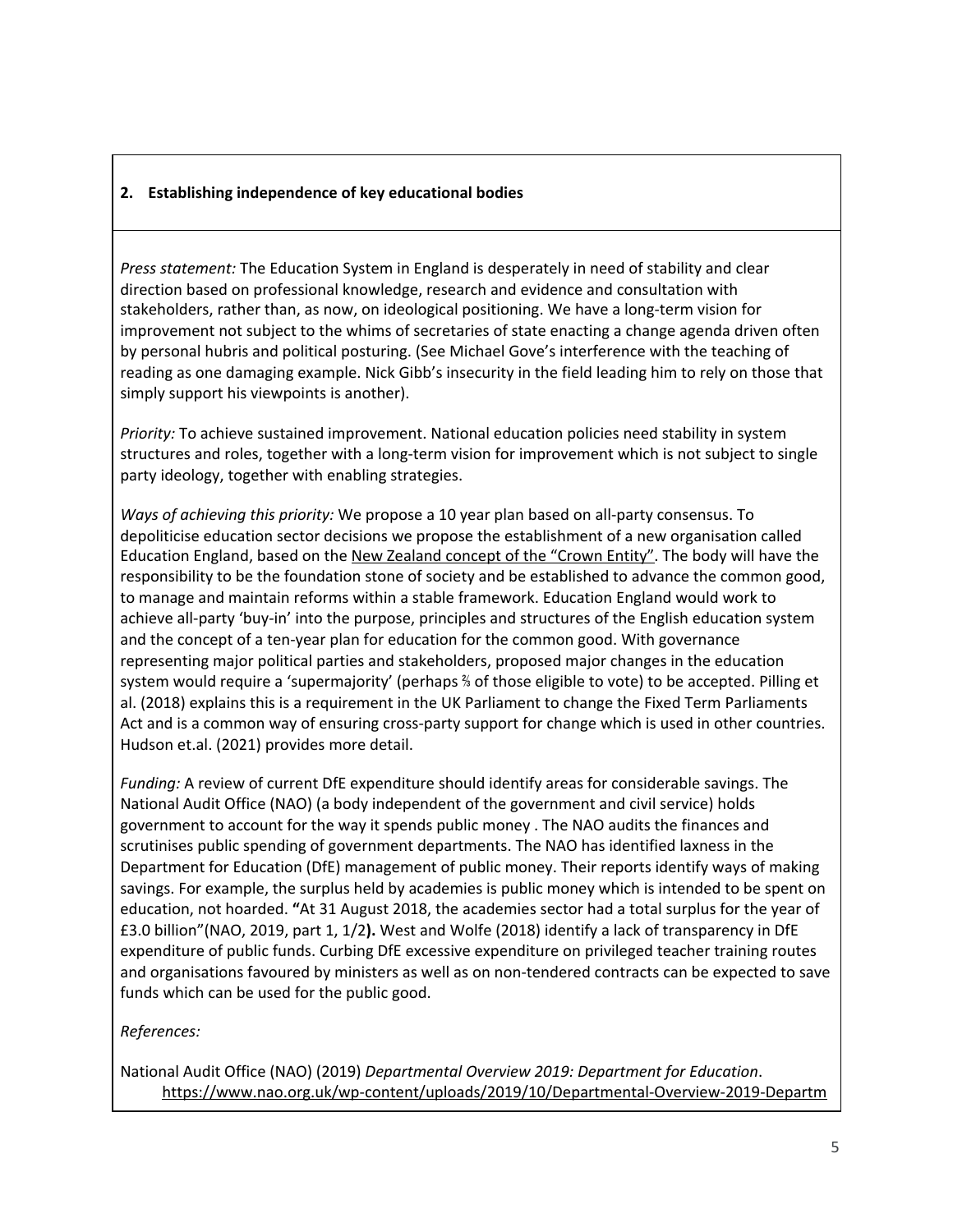### [ent-for-Education.pdf](https://www.nao.org.uk/wp-content/uploads/2019/10/Departmental-Overview-2019-Department-for-Education.pdf)

Pilling, J. et al. (July 2018) *Report of the Independent Commission on Referendums.* The Constitution Unit, UCL.

https://www.ucl.ac.uk/constitution-unit/sites/constitution-unit/files/182 - independent\_com [mission\\_on\\_referendums.pdf](https://www.ucl.ac.uk/constitution-unit/sites/constitution-unit/files/182_-_independent_commission_on_referendums.pdf)

- West, A. and Wolfe, D. (2018) *Academies, the School System in England and a Vision for the Future*. London. LSE and Matrix Chambers. <http://eprints.lse.ac.uk/88240/1/Academies%20Vision%20Report%202%20JUNE.pdf>
- B. Hudson, M. Leask, & S. Younie. (2021) Education England: from chaos to consensus? In Hudson, B., Leask, M. and Younie, S. (2021) *op. cit.* (pp. 64-78).

## <span id="page-5-0"></span>**3. Equality, social justice and poverty**

### <span id="page-5-1"></span>**3a Equality**

*Press statement:* Equality is important as your child will do best when they are valued for what they can do. Then they will build a strong sense of self-worth and positive learner identity. Focussing on different views and perspectives can lead to understanding, creativity, and new and inclusive ways of thinking.

*Priority:* Educational outcomes are consistently linked to differences in socioeconomic status/poverty, gender and ethnicity limiting the opportunities of a significant proportion of the population. To create a just, equitable and peaceful society we need to ensure that all children, irrespective of their background (gender, ethnicity or social class etc.) are valued and respected for what they can bring to their learning and working with others.

Equality, social justice, which includes relieving poverty, are complex areas which cannot be dealt with here in depth or by the education system alone. However, in the following sections, actions are proposed which work to minimise the impact of these issues on individual's educational outcomes.

Here are some important pointers.

*Ways of achieving this priority:* Equal access to supportive education environments and to the resources needed for learning in the modern world.

Children, as far as possible, should be in diverse classrooms. Teaching strategies should help children think about their personal interactions with different people and which include activities to fulfil personal interests and talents, while also making learners aware of alternative social, cultural and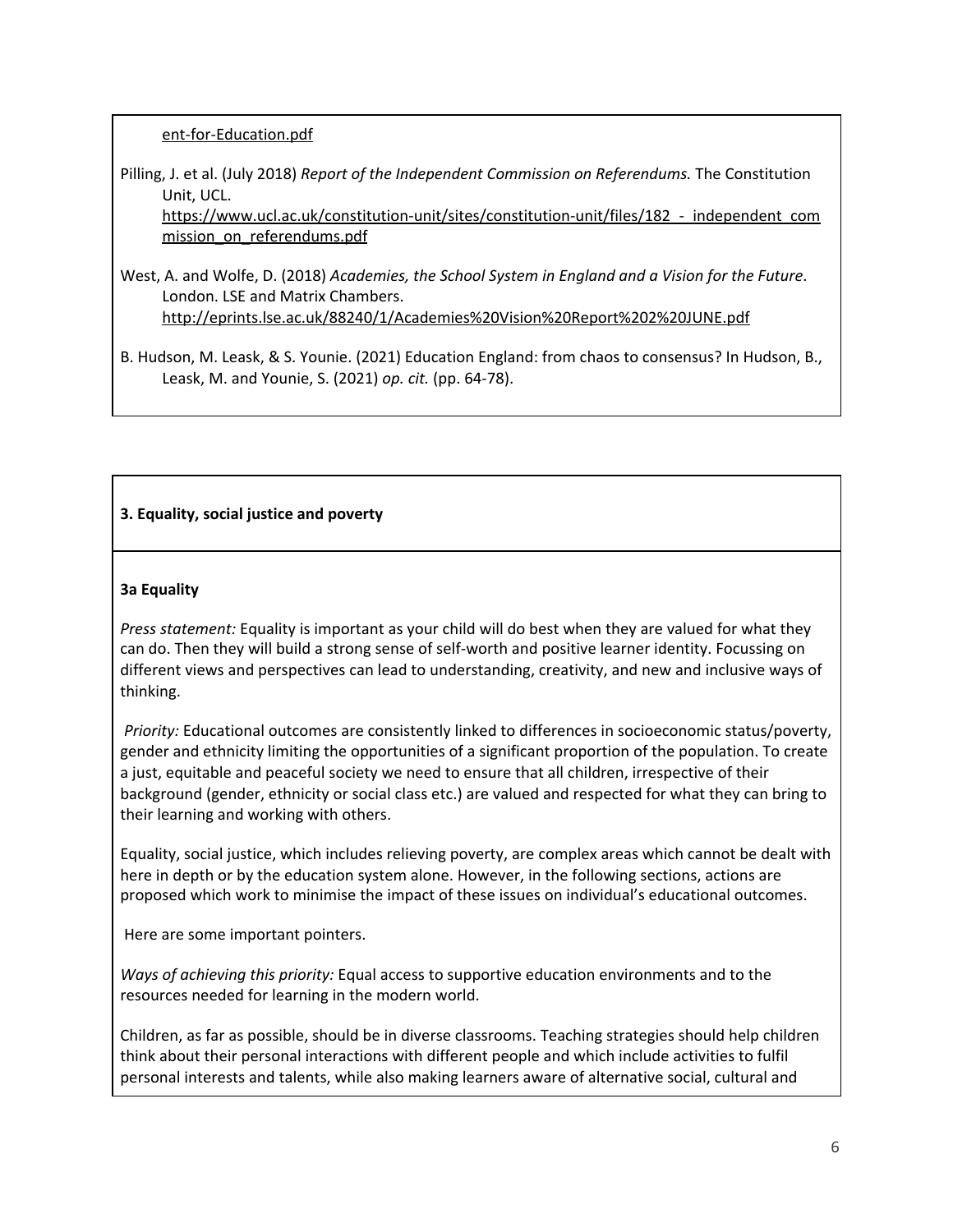belief systems (Matthews 2006).

Such classrooms should:

- Have curriculum elements that raise all aspects of equality including LGBT, BAME.
- Develop trans-disciplinary Civic Education organised in problem solving styled, collaborative 'Rich Tasks'. These curriculum opportunities will be grounded in critical thinking, discussion of power relations, cultural diversity, and sustainability to enable content can be localised. They will facilitate 'deep learning' outcomes.

One key factor in forging equity is for people to learn to understand each other, empathise, and see difference as a positive aspect of life, rather than finding it a source of anxiety. Anxiety over difference is for example a basis of sexism, racism and homophobia. The anxiety is usually generic so that a person who is racist is likely to be anti different sexualities. Ideally, with the strategies indicated above, as a society we can develop habits of mind so pupils will, in their interactions, naturally come to enjoy difference and understand with empathy across difference. Teachers should make explicit how, for example, gender, sexuality and social class can affect interactions. These interactions should be made explicit in a way that enables pupils to process them.

*The following texts provide supporting evidence: contact theory (Allport, 1979; Pettigrew, Tropp, Wagner & Christ, 2011) research found that interpersonal contact and dialogue was an effective way of reducing prejudice between majority and minority groups. Positive outcomes included greater trust, empathy and reduced anxiety. The effects appear to be universal across cultures, gender and sexuality* (Pettigrew et al., 2011). It is crucial to realise that people can find it difficult to understand others and *to learn to empathise (Taylor, 1994). The psychological dynamic processes involved when people meet to engage in dialogue are crucial to psychological recognition and understanding of each other (Matthews 2006).*

## <span id="page-6-0"></span>**3b Social Justice**

*Press statement:* Covid-19 has laid bare the [injustices](https://www.ifs.org.uk/inequality/covid-19-and-inequalities/) of social class and ethnicity. The solution to these injustices lie beyond education, but schools have an important mitigating influence that has both immediate and lifelong outcomes. There should be a clear set of policies for closing the gap and ensuring that all young people have access to quality learning environments at home and school. It is acknowledged that education is presented with the task of increasing social mobility. Although education cannot overcome all the systemic structures that underpin and support inequality, it can become the site of social cohesion where inequality and injustice can be exposed, thought about and positive ways forward suggested.

Social justice is not only about economic matters, but also involves oppression and domination of people and the natural world. These are very complex issues, but there are many aspects that hold back people, especially those from different social classes.

*Priority:* Academic selection only serves to confirm existing social inequalities therefore 11-plus selection and academic segregation should be ended, accompanied by a move towards [comprehensive](https://www.tandfonline.com/doi/full/10.1080/01425692.2018.1443432) education for all. (Note 11-plus test scores are secret currently, we suggest they are included in the public National Pupil Database (which contains Statutory Assessment Tests and other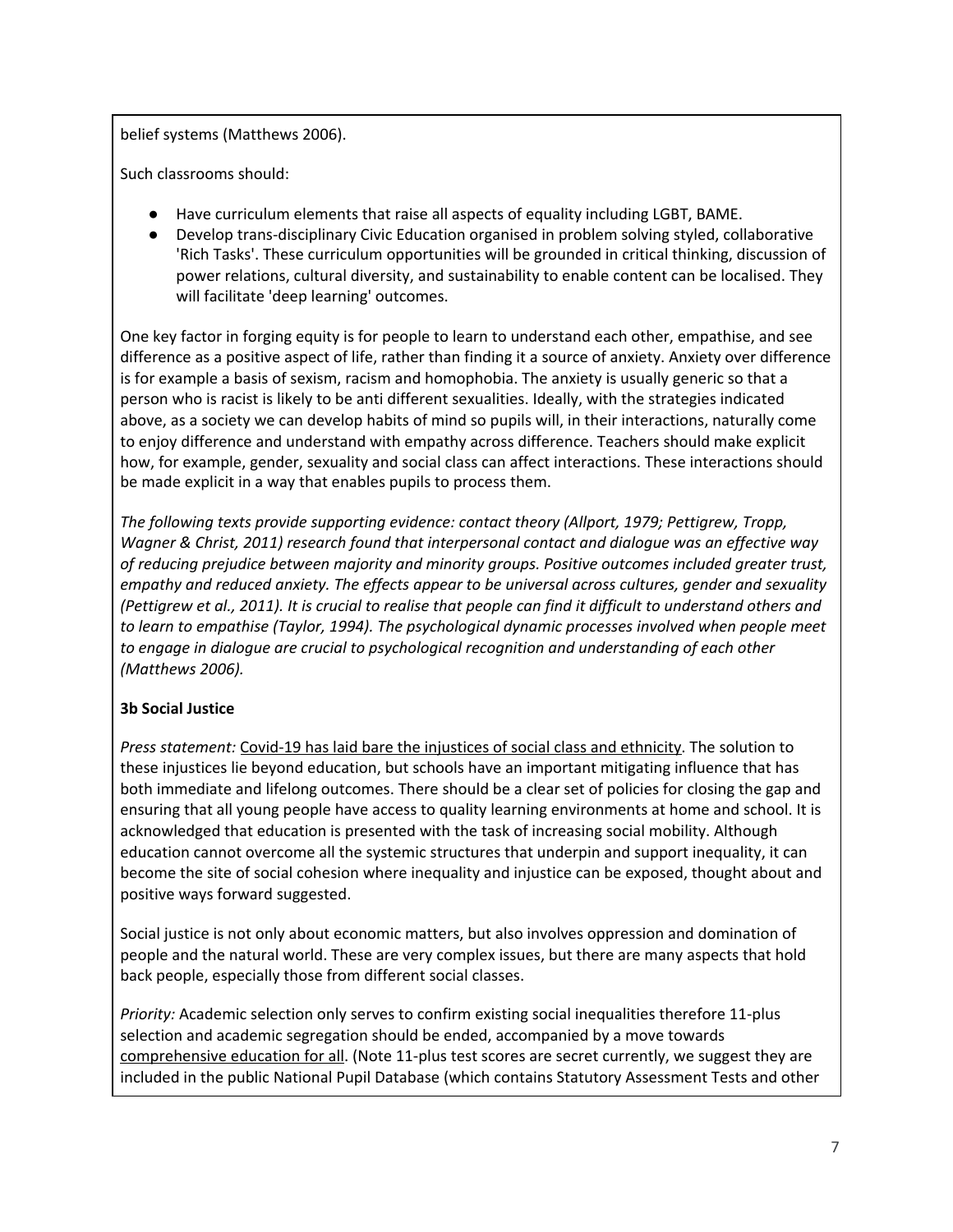public data) to ensure openness and accountability of the system while it lasts.

*Ways of achieving this priority:* There is much [evidence](https://journals.sagepub.com/doi/full/10.1177/2158244018825171) to show that mixed ability classrooms produce the same academic results as streamed classes, but produce better social outcomes. However, there would be a great benefit in projects to develop mixed ability curriculum materials. To move towards comprehensive education, at least in the first place by having an admission system run by Local Authorities (LAs). (Suggestions are in the internal Fabian Education Policy Group's Bluesky document which records emerging ideas).

[Private/Public](https://onlinelibrary.wiley.com/doi/10.1111/tesg.12413) Schools are a major source of injustice:

- Increase the number of state boarding schools to give choice to and accommodate the needs of parents and children e.g. vulnerable children who would benefit from such provision.
- Gradually reduce the attractiveness of private schools for parents who want their children to be in the élite: oblige private/public schools in receipt of a subsidy through charitable status to offer 'free' places for disadvantaged children with costs matching the state subsidy received.
- No public money should be used to fund the private sector.
- Return to the idea that fee-paying schools should lose their charitable status (bearing in mind this is a legal minefield). Kyanston and Green in their book Engines of Privilege (2019, chapter 2) give a full account of attempts to do just this over the last 50 years.

## **3c Poverty**

*Press statement:* Schools cannot solve the problems of poverty created by society: low wages, lack of affordable housing and depressed aspiration. However we should not accept that family poverty will prevent children making the most of their lives. Their education should equip them with skills, knowledge, understanding about how to and opportunities to make the most of their lives.

The findings of the Joseph Rowntree Foundation's extensive research into poverty and education provide justification for action (Hirsch 2007 p2):

- "Low income is a strong predictor of low educational performance.
- White children in poverty have on average lower educational achievement and are more likely to continue to under-achieve. Overall, boys are more likely to have low results than girls, especially those of Bangladeshi, Pakistani and black African origin.
- Just 14 percent of variation in individuals' performance is accounted for by school quality. Most variation is explained by other factors, underlining the need to look at the range of children's experiences, inside and outside school, when seeking to raise achievement." and;
- "Out-of-school activities can help build self-confidence. Children from advantaged backgrounds experience more structured and supervised out-of-school activities.
- Many children and young people who become disaffected with school develop strong resentments about mistreatment (such as perceived racial discrimination). Work with disaffected young people is most effective where it makes them feel more involved in their own futures. Equality of educational opportunity must address multiple aspects of disadvantaged children's lives.
- These factors are at the heart of the social divide in educational outcomes, but have not been central in solutions so far. Measures to improve the extent to which disadvantaged children engage in education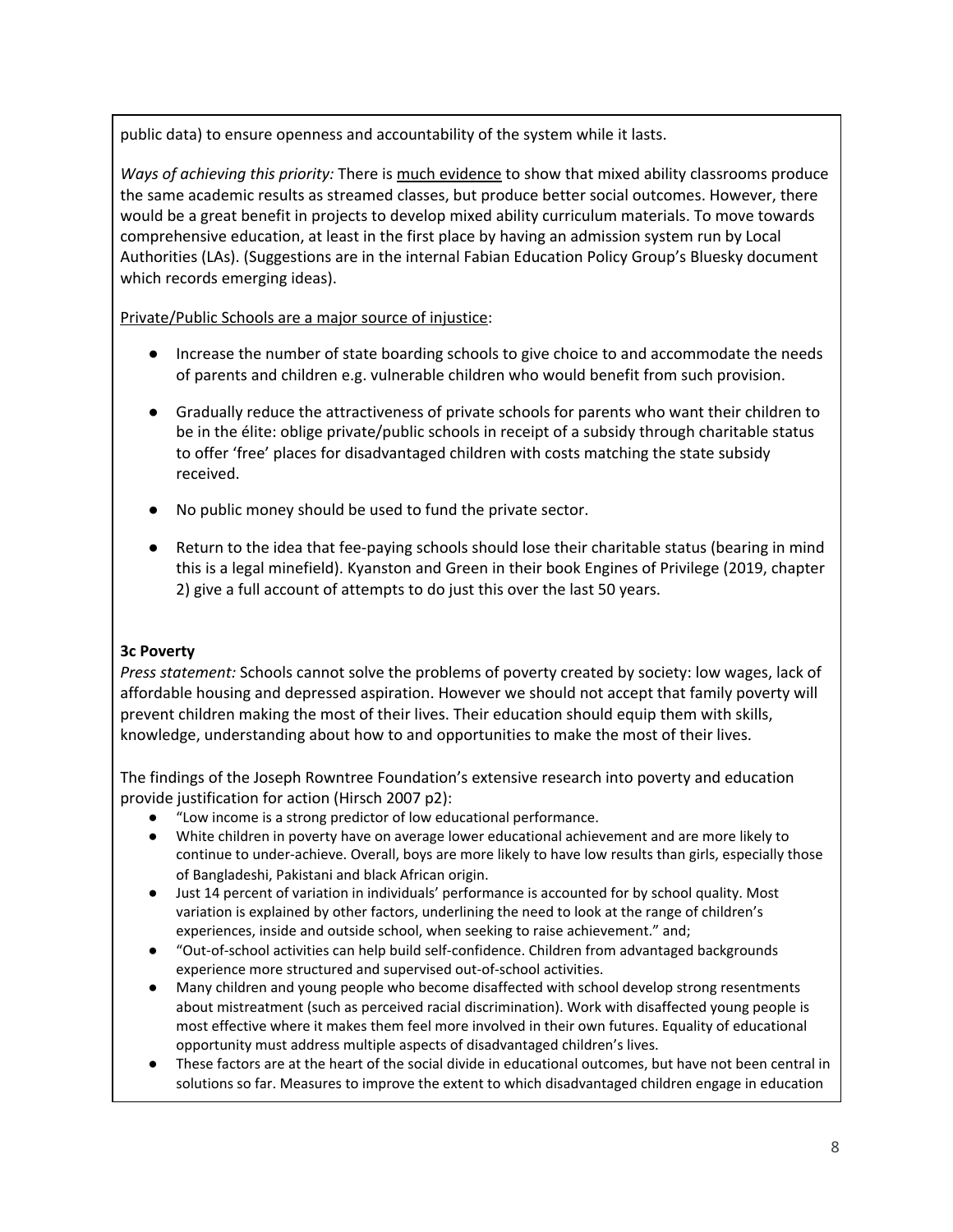are elusive, but cannot be neglected."

*Priority:* All schools to identify children at risk of having poverty blight their learning and develop risk mitigation plans to provide these children with extra support.

*Ways of achieving the priority:*

- Schools successful in this area should share their solutions. Inspections should check policies and practice. The following are some examples:
	- All schools to have a Student Equality Officer tasked with opening doors to opportunity for these children and helping them set and achieve goals for themselves.
	- Sharing of practice between schools and agencies to be facilitated by online networking.
	- Volunteer Mentors from local communities or online- perhaps retired teachers may provide useful support in some areas (subject to child safety checks).
	- Business Mentors provide another route to developing understanding of how they can find a place in the world (subject to child safety checks).
	- $\circ$  Places on online programmes supporting personalised learning e.g. in the core subjects to be provided for these children along with existing breakfast and afterschool clubs providing food, advice, skill development.
	- Digital tools and connectivity to educational resources out of school should be available to all.
- See the 'Rich Tasks' proposal for personally driven learning in the Curriculum section.
- See the proposal for the virtual FE college and for more state boarding schools.
- Support for out of school activities
- Re-establish a dedicated national service along the lines of 'Connexions', aimed at 13-19 year olds and dedicated to encouraging multi-agency working in the service of this cohort.

## *References:*

Allport, G. W. (1979). *The Nature of Prejudice*. Addison-Wesley (Originally published in 1954).

Blandford, S. (2021) Social mobility: a working class view. In Hudson, Leask and Younie op. cit.

Hirsch, D. (2009) Experiences of poverty and educational disadvantage. Joseph Rowntree Foundation. https://www.jrf.org.uk/sites/default/files/jrf/migrated/files/2123.pdf.

Kynaston, D., & Green, F. (2019). *Engines of Privilege*. Editura Bloomsbury Publishing.

Matthews, B. (2006). *Engaging Education. Developing Emotional Literacy, Equity and Co-education*. McGraw-Hill/Open University Press.

Pettigrew, T., Tropp, L., Wagner, U., & Christ, O. (2011). *Recent Advances in Intergroup Contact Theory*. International Journal of Intercultural Relations, 35(3), 271-280.

Taylor, C. (1994). The politics of recognition. In A. Gutman (Ed.), *Multiculturalism: Examining the Politics of Recognition.* (pp. 25-74). Princeton University Press.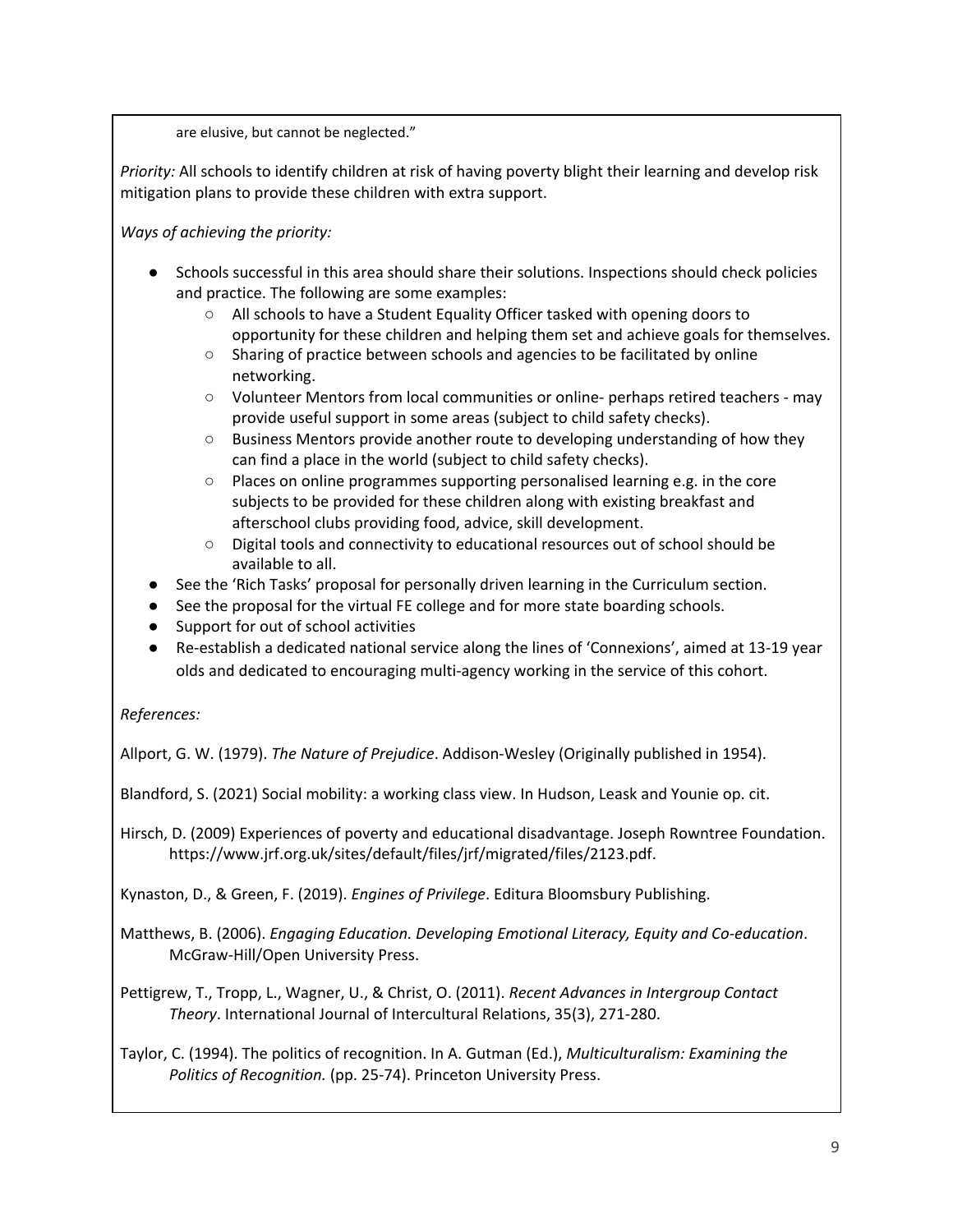### <span id="page-9-0"></span>**4. Ways of working**

*Press statement:* The way we work is so important for society, for our lives, enjoyment and getting jobs completed through effective problem solving strategies. We will develop ways of working that strengthen positive relationships between all stakeholders.

*Priorities:* To have an excellent transformative education system, the ways of working that people are involved in have as large an impact as what they are working on. We suggest:

- Ensuring civil servants and stakeholders work to foster an environment fostering collaboration to achieve consensus.
- That an unintended policy consequences review panel is established.
- That funding priorities are used to readjust the education system to be locally accountable and responsive.
- That a Labour legacy review is held as soon as possible to identify powerful transformational policies that can be quickly reinstated.

*Ways of achieving these priorities:*

- **Collaboration to achieve consensus** would be the required ways of working for civil servants: Civil servants would be expected to work with experts, with voluntary, professional and subject [organisations](https://www.subjectassociations.org.uk/) (via the Council for Subject Associations ([CfSA\)](https://www.subjectassociations.org.uk/)) and, with unions in developing consensus around policies. For any policy there should at the very least be a shared understanding of benefits and disbenefits as perceived by different interest groups. Privileged access to ministers by a vocal few as now would be discontinued. No-one - not even the Secretary of State - should have the monopoly on ideas, nor should he or she have the right to impose those ideas unopposed. (Note: the current government has adopted an anti-intellectual agenda and so has missed opportunities to work with subject specialists and educators with extensive experience. For example, they are influenced by the alumni organisation Teach First which is part of a closed international network with vocal advocates with little experience but who are trained to consider they are a leadership elite. Placing people with this mindset in influential positions within government is a goal of the [Teach](https://www.teachfirst.org.uk/) [First/](https://www.teachfirst.org.uk/) [Teach](https://teachforall.org/) for All agendas which espouse lower standard teacher training for expediency.
- **Unintended policy consequences review panel:** With all changes, independent checks for unintended consequences would be included through a Children's [Commissioner](https://www.childrenscommissioner.gov.uk/) led review panel to include a representative sample of practising headteachers and teacher educators (i.e. practitioners not administrators).
- Funding for schools would prioritise locally responsive, national and international collaborations focused on improving outcomes for *every child* in the community. Prioritising funding for these activities is a mechanism for ensuring the less desirable closed practices from closed Academy networks wither.
- **Labour legacy review:** In 2010, Labour developed a legacy of world-leading national education agencies focused on promoting research-based approaches to the curriculum, assessment,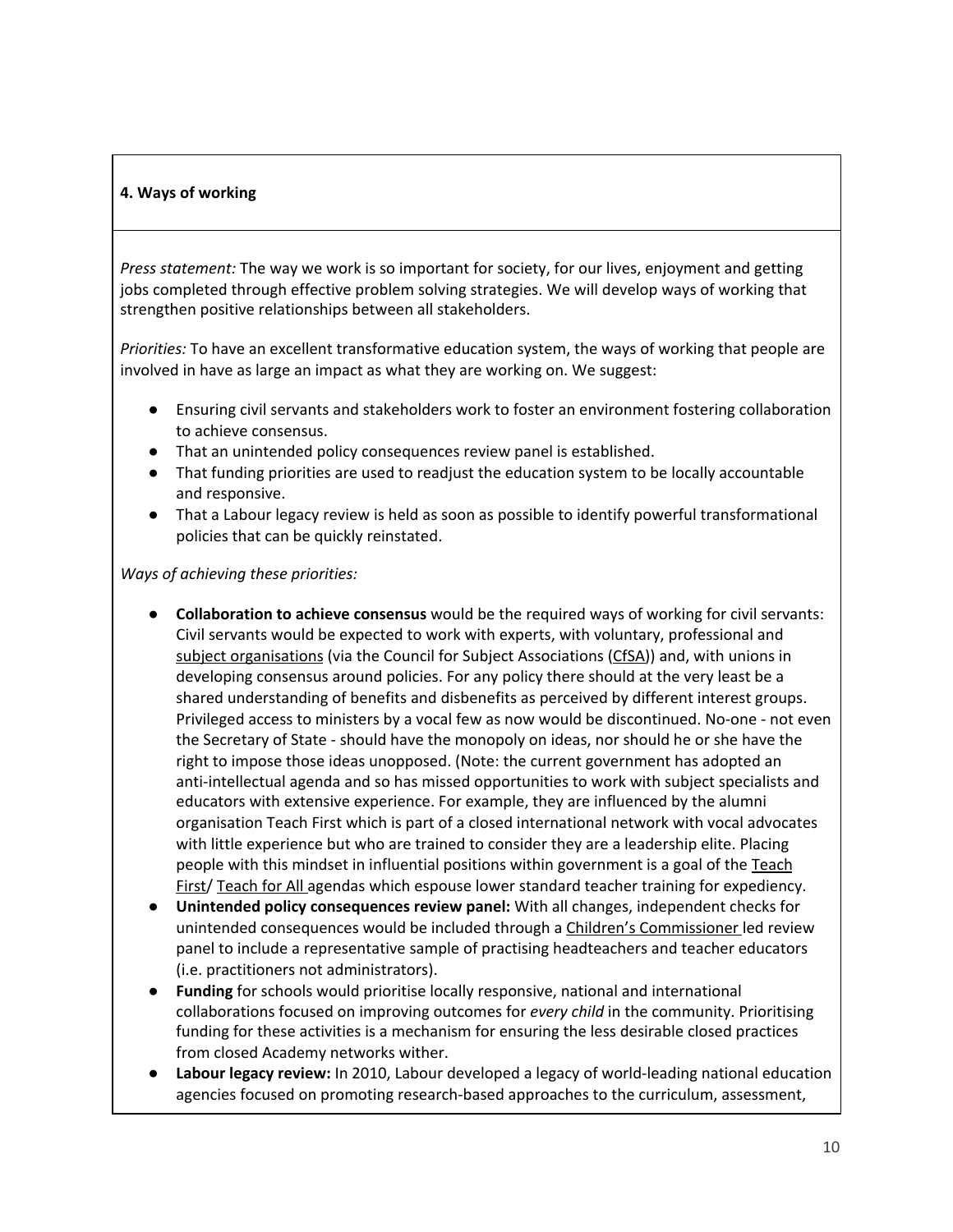pedagogy supported by educational technologies. Labour would ensure specialist units e.g on education technology, curriculum, assessment, SEND, early years, qualifications, initial and continuing teacher training. Under Labour these agencies were very effective at bringing about national change for the benefit of young people and in liaising internationally to benchmark our practices against those in similar countries. If they had still existed during the pandemic, children's learning, online teaching and homeschooling would have been of a much higher standard. Under Labour, the DFE will build on this legacy through working with experts: education sector businesses, teachers and teacher educator organisations for the benefit of all children. Labour is not afraid to consult with experts. Cronyism, as now, in the awarding of contracts is not the way Labour works. Brighouse (2021) provides informative historical background.

*Reference:*

Brighouse, T., (2021). A 'National Education Service': what can we learn from the past? In Hudson, B., Leask, M. and Younie, S. *op. cit.* (pp 43-55).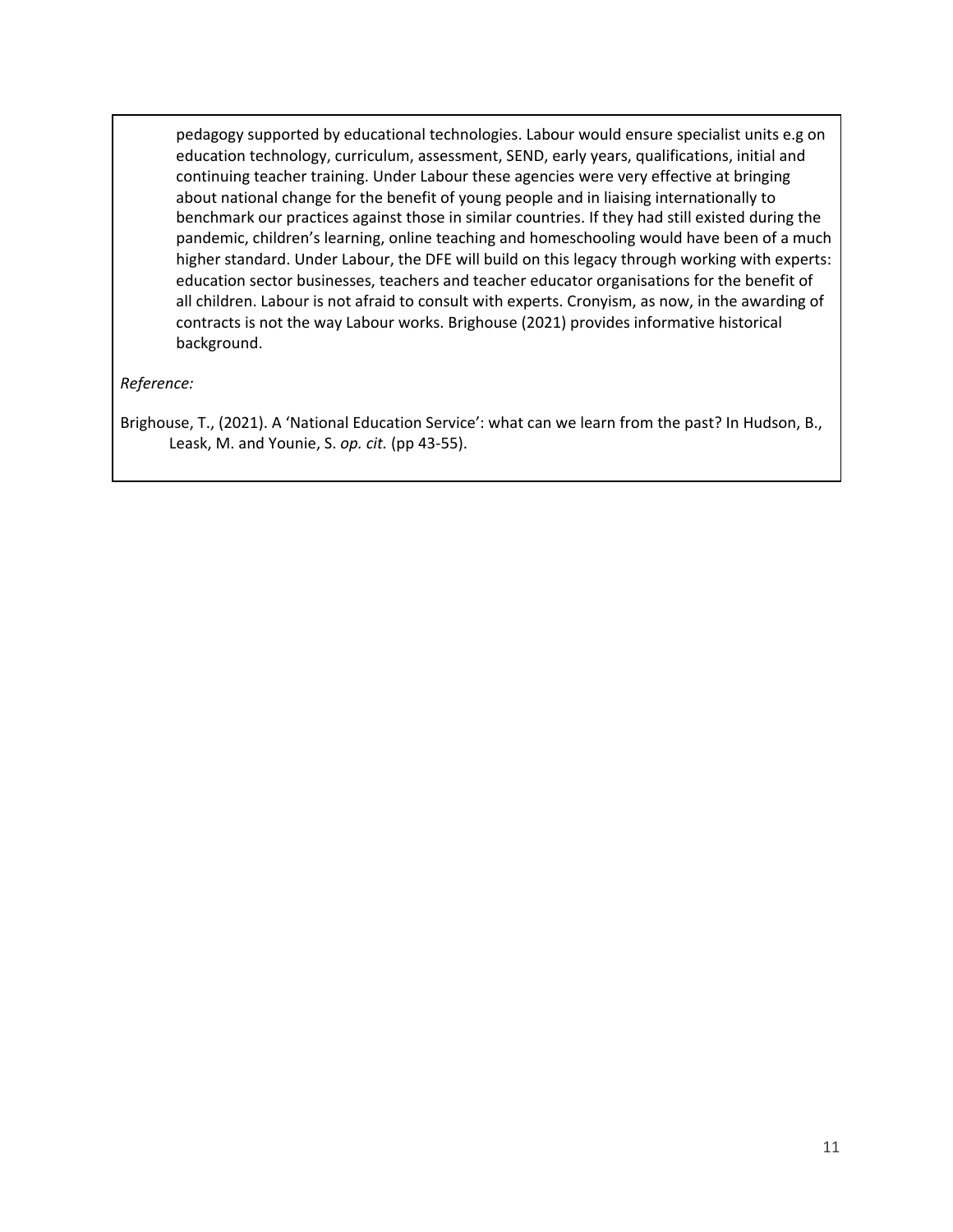## <span id="page-11-0"></span>**PHASE-SPECIFIC PROPOSALS**

### <span id="page-11-1"></span>**5. Early Years**

*Press statement:* "Disadvantaged children benefit significantly from good quality pre-school experiences...children at age 11 still show benefits from attendance at high-quality pre-schools (Sylva, Melhuish, Sammons, Siraj-Blatchford, Taggart, 2010). Early years is a priority so all children have a good start in the 7 key areas of learning within the Early Years [Foundation](https://www.northamptonshire.gov.uk/councilservices/children-families-education/early-years/information-for-childcare-providers/the-early-years-curriculum/Pages/learning-and-development-within-the-early-years-foundation-stage.aspx) Stage (EYFS), which are:

- Personal, social and emotional development.
- Communication and language.
- Physical development.
- Literacy.
- Mathematics.
- Understanding the world.
- Expressive arts and design.

#### *Priorities*:

- Labour should recapture the energy and focus on Education it has had in the past.
- It should 'return' and recapture the spirit of the **Every Child [Matters](https://www.gov.uk/government/publications/every-child-matters) agenda** (a previous Labour policy which worked).
- Sure Start (a [previous](https://publications.parliament.uk/pa/cm200910/cmselect/cmchilsch/130/13002.htm) Labour policy which worked) also needs a nationwide restart. This was [evidence-based](https://www.instituteforgovernment.org.uk/sites/default/files/publications/Implementing%20Sure%20Start%20Childrens%20Centres%20-%20final_0.pdf) policy, from research on how effective 'early [interventions'](https://publications.parliament.uk/pa/cm200910/cmselect/cmchilsch/130/13006.htm#a3) increase children's life chances and [attainment.](https://publications.parliament.uk/pa/cm200910/cmselect/cmchilsch/130/13006.htm#a3) Sure Start still exists in some areas: see the [annual](https://www.education-ni.gov.uk/articles/sure-start) NI [evaluations.](https://www.education-ni.gov.uk/articles/sure-start)

*Ways of achieving the priorities*: While there is a strong argument for working on the same aims and in similar ways as before, new ideas for a 'Sure Start ' are as follows:

- Establish Early Years care and education centres for all deprived areas and as a highly skilled and highly prized job by having clear and attractive training and Continuous Professional Development (CPD) pathways for those working in this area.
- Encourage more men to work in pre-school and early years education.
- Abolish the current Government's scheme of baseline testing of four year olds. Be clear on the rationale for doing so, viz. it is too early to label children, and besides individual institutions are best left to do their own baseline testing for diagnostic and formative evaluation purposes.
- Give full consideration to the proposals, when made, by the current Early Years Commission jointly organised by the Fabian Society ( [https://earlyyearscommission.org](https://earlyyearscommission.org/) ).

*Funding:* The same arguments that were put to the treasury by Baroness Morris, Secretary of State for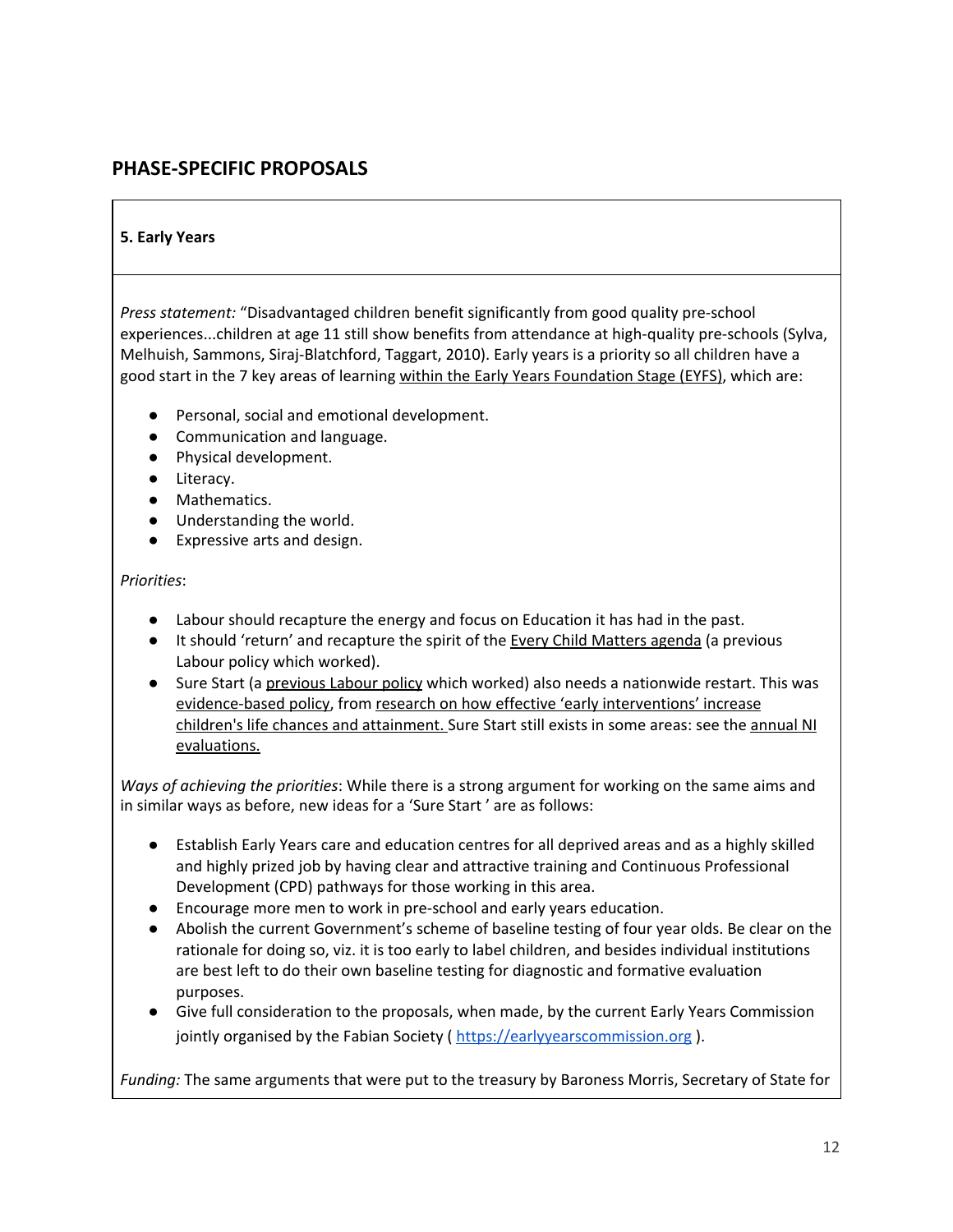education in the previous administration apply. Current funding is [explained](https://www.gov.uk/government/publications/funding-for-sure-start-childrens-centres) on gov.uk.

## *References:*

The EPPE research mentioned - a longitudinal study of children - was used to justify the Treasury spend on Sure Start by a Labour Government. See this parliament.uk link: **The [development](https://publications.parliament.uk/pa/cm200910/cmselect/cmchilsch/130/13006.htm#a3) of [Children's](https://publications.parliament.uk/pa/cm200910/cmselect/cmchilsch/130/13006.htm#a3) Centres** Section 14) "In 2010 the latest findings from the EPPE research were published, reporting that children at age 11 still show benefits from attendance at high-quality pre-schools. [Sylva et al. 2010]"

Professor Kathy Sylva's publications provide detailed evidence about the benefits of early years educational interventions. <http://www.education.ox.ac.uk/people/kathy-sylva/>

Sylva, K., Melhuish, E., Sammons, P., Siraj-Blatchford, I., Taggart, B. (2010) *Early Childhood Matters: evidence from the Effective Pre-School and Primary Education Project*. Taylor & Francis. [https://www.taylorfrancis.com/books/early-childhood-matters-kathy-sylva-edward-melhuish](https://www.taylorfrancis.com/books/early-childhood-matters-kathy-sylva-edward-melhuish-pam-sammons-iram-siraj-blatchford-brenda-taggart/e/10.4324/9780203862063)[pam-sammons-iram-siraj-blatchford-brenda-taggart/e/10.4324/9780203862063](https://www.taylorfrancis.com/books/early-childhood-matters-kathy-sylva-edward-melhuish-pam-sammons-iram-siraj-blatchford-brenda-taggart/e/10.4324/9780203862063)

## <span id="page-12-0"></span>**6. Further and Adult Education**

*Press statement:* Learning is lifelong and we all need to keep up to date or have the opportunity to try something new**.** We believe that people should be able to learn throughout life, regardless of their location in the country.

Further and Adult education has been [neglected](https://www.fenews.co.uk/fevoices/35320-further-education-funding-squeeze-set-to-continue) despite its critical role in [engaging](https://theconversation.com/adult-education-needs-an-urgent-and-radical-rethink-39391) adults from the most disadvantaged backgrounds in making the first crucial steps into education, training, and employment. Adult education such as evening classes and Union Learning provide an opportunity for a vital second or third chance to develop skills, interests or a career. The skills to use online educational technologies are now widely held across the country, and these technologies support much needed innovation to achieve this provision.

*Priorities:*

- Restore funding to at least the levels of [2009/10](https://theconversation.com/free-adult-education-is-vital-for-a-healthy-economy-and-uk-politicians-are-finally-starting-to-get-this-126949)).
- Ensure that there are suitable and sustainable systems in place to enable all adults to access education and training throughout life.

*Ways of achieving the priorities:*

Building on Labour's flagship Open University concept, establish, with Further Education (FE) partners, a Virtual/Open FE college to give near universal just-in-time access to training and qualifications especially for those in remote/rural areas or who have work/family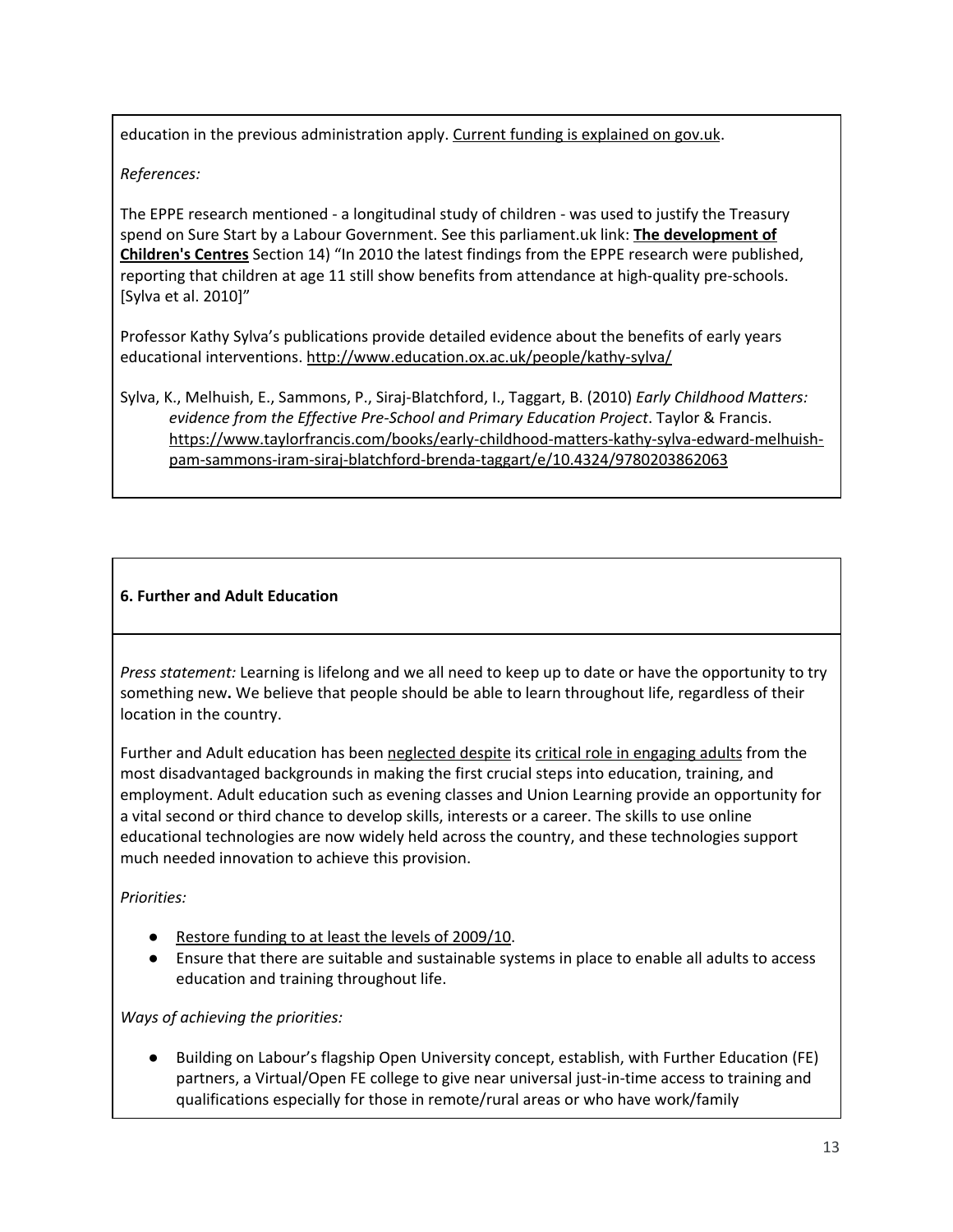responsibilities. See the Australian TAFE Digital [example.](https://www.tafensw.edu.au/digital) This extends the earlier 'night school' or correspondence school concepts.

- [Develop](https://fetl.org.uk/publications/3252/) and action a Lifelong Learning Plan with the sector and local communities, a government wide consultation that highlights how learning new skills as an adult supports the economy, improves productivity, facilitates integration and improves personal wellbeing.
- Encourage local authorities to work with local course providers and the media to publicise courses available locally and encourage wide coverage.
- Include a review of provision in the local education stakeholder meetings referenced in Levelling Up Adult [Community](https://fetl.org.uk/publications/3252/) Education | FETL.
- Develop and establish local adult [education](https://fetl.org.uk/publications/3252/) organiser teams. These would be based in villages, towns and cities with funding provided to reclaim or replace the buildings, purchased and maintained via taxpayers' money, once dedicated to adult education.
- Drawing on strengths from within the community adult educators would be properly trained and supported, particularly by nearby colleges and other education providers.
- Re-establish the Union [Learning](https://www.unionlearn.org.uk/union-learning-fund) Fund to encourage union members to develop new knowledge and skills, encourage positive civic interest and an active democracy.

## *References and evidence: see hyperlinks in text*

Australia's TAFE [Digital](https://www.tafensw.edu.au/digital) - virtual FE College: <https://www.tafensw.edu.au/digital>

Butcher, J. (2019). Free adult education is vital for a healthy economy – and UK politicians are finally starting to get this. The Conversation, November 14th, 2019

Crawley, J. (2015). Adult education needs an urgent and radical rethink. The Conversation, March 30th, 2019.

Institute for Fiscal Studies (2019) 12% fall since 2010: Further education has faced the biggest cuts in recent years. In: FE News: 19 September 2019

FETL (Further Education Trust for Leadership). (2021). *Levelling Up Adult Community Education: What Does the Data Tell Us?*

## <span id="page-13-0"></span>**7. Higher Education (HE)**

This area is complex and deserves a fuller paper. Some key points are included.

*Press statement:* Our country depends upon our higher education to develop the skills and knowledge to forge new and creative ideas to enhance our country (House of Commons Library, 2021).

Higher education provides an opportunity to research, explore and to think difficult and often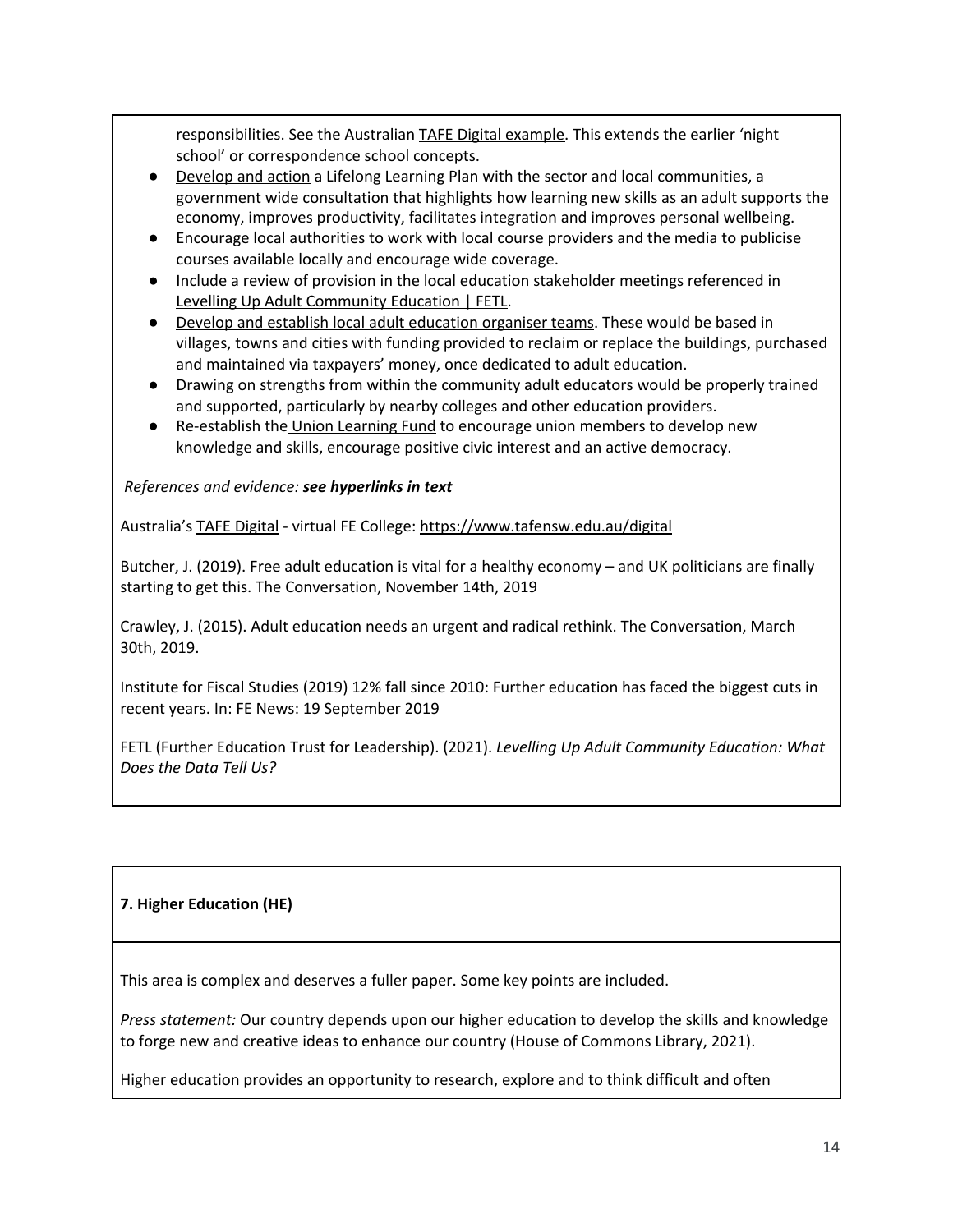different thoughts to solve contemporary problems, to record our history and so on. The production of a vaccine to combat the challenge of Covid-19 (Drayton and Waltmann, 2020) provides one example of the value of higher education to our societies, another is the challenge of how we can build a sustainable planet including changing behaviours. Yet another is research into constitutional matters so we protect our democracy.

Higher and Further education should be planned together to be responsive to local contexts, to open doors for all and to ensure future generations have the skills and knowledge to meet society's developing challenges.

*Priorities:* Examples include:

- Review the ways universities function to ensure a match with society's needs.
- Work with FE and HE leaders to develop a comprehensive system meeting national and local needs and to identify barriers and ways of overcoming them.
- Review funding of universities, ways of working and the student contribution.

*Ways of achieving the priorities:* Examples include:

- Review funding (House of Commons Library, 2020) including funding for research to ensure public money is used to meet local and national needs by FE and university sectors working together at the local level. Supporting the Russell Group/post-92 hierarchy reinforces some of the negative undercurrents in British society which suppress aspiration and divide society. The national Research Assessment Exercise has found that excellence exists in individual human beings, not university buildings and excellence in teaching and research can be found in all types of institutions. Modern technologies support cost-effective networking of researchers and academics to work on shared problems and this way of working across institutions of different types could be prioritised in the national allocations of research funding. The EU Erasmus model of funding research, through collaborative inter-country networks, provides a model to replicate.
- Review the advantages and disadvantages of the Teaching Excellence Framework, Research Excellence Framework and Knowledge Exchange Framework to identify and mitigate the negative impacts of marketisation and competition.
- Encourage links with local community and Adult/FE provision and not just global outreach and research income. Universities should be intellectual and physical resources for the local and regional community.
- Reintroduce the student grant system any loans that are required should be interest free and limited to a 25 year repayment period.
- Engage the sector in planning policy changes to include the role of universities in shaping Britain's future.

*Funding:* Creative funding solutions need to be found to the student fees and maintenance grant challenge. The Erasmus model for collaborative research between institutions shows how research networks can draw on and build knowledge and expertise available in different locations. Pre-technology models of concentrating research funding in selected organisations no longer apply.

*References and Evidence:*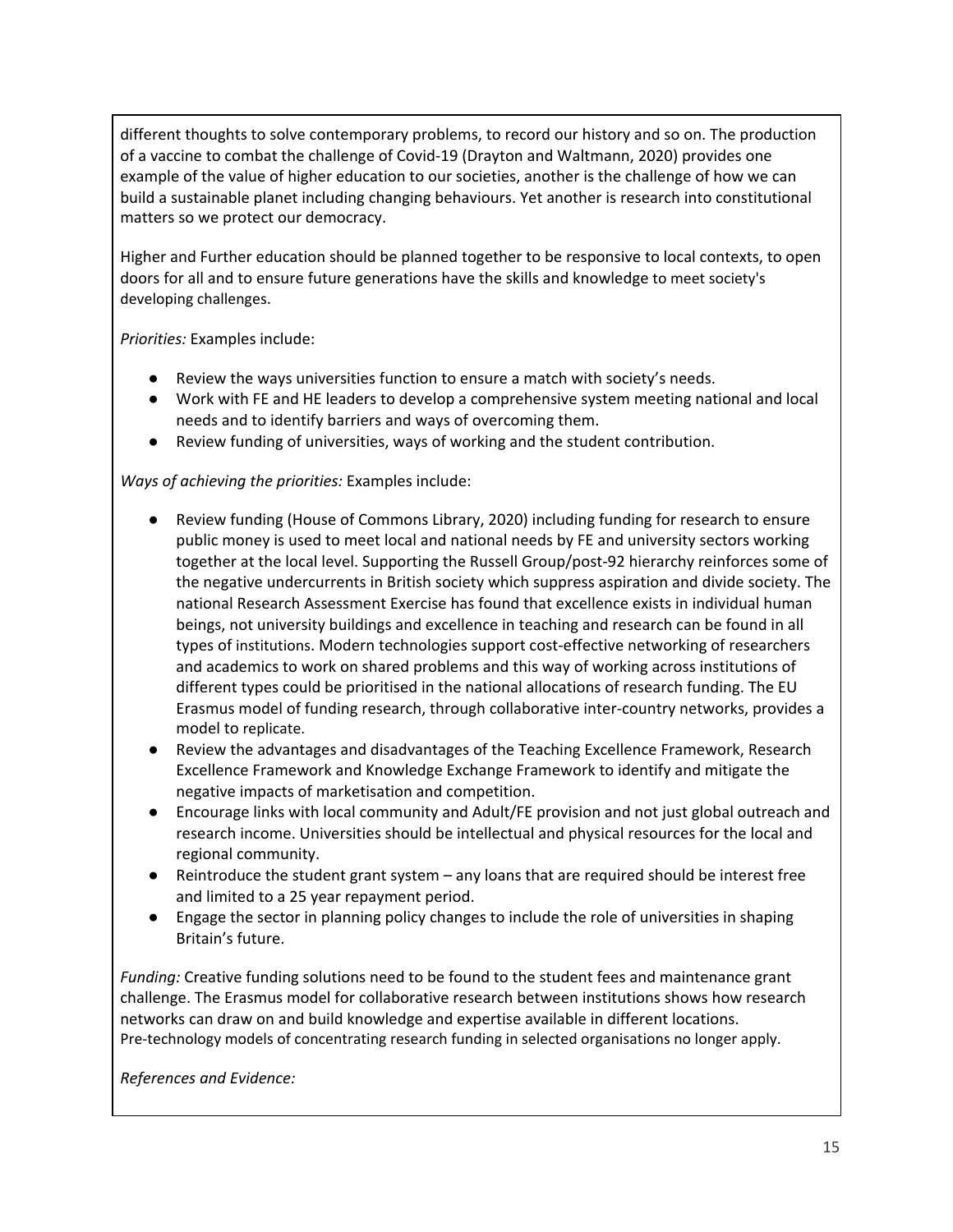House of Commons Library (2021). Higher education funding in England. Briefing Paper, 7393, 8th February, 2021.

House of Commons Library (2020). Student Loan Statistics. Briefing Paper, 1079, 9th December, 2020.

Drayton, E. Waltmann, B. (2020). Will universities need a bailout to survive the COVID-19 crisis? The Institute for Fiscal Studies, July 2020.

## <span id="page-15-0"></span>**8. Special Educational Needs and Disabilities (SEND).**

*Press statement:* A truly civil society administers to the needs of everybody, and values everybody for what they are. It is important that all children and young people (CYP) feel able, and receive due encouragement, to find their own place in society. They should not be defined by their disability, and education has a central role to play in this process of acceptance and development.

*Priorities:* Some of the key metrics for assessing performance on SEND make concerning reading (see further the NAO's report from 2019). Tackling them objectively and purposefully should be among the very first priorities of a new Secretary of State.

There is a funding crisis: In 2017-18 for example, 81.3% of LAs overspent their high needs budget, and between 2013 and 2018 there was a real terms reduction of 2.6% in funding for high needs pupils.

Outcomes for SEND pupils can be poor. For example, in 2017/18 the proportion of permanent exclusions involving SEND children was 44.9%.

The performance of Local Authorities also gives cause for concern. As of July 2019, joint Ofsted/CQC inspections had graded 50% of their SEND departments as underperforming.

*Ways of achieving these priorities:* We feel that it is time for the government to 'champion' the needs of SEND children and young people, by clearly and consistently focusing on this cohort. The statistics quoted above show that outcomes for this group have been lagging for years. The pandemic is only likely to have made things generally worse. Therefore, the Minister for Children and Families- acting energetically and to the fullest extent permitted by his or her remit- would have a key role to play. The Minister would be able to focus on improving outcomes by being the 'champion' of CYP with SEND in government, and by working with colleagues from related departments.

## **SEND Funding:**

Education resources for this vulnerable group need proper investment based on actual levels of need.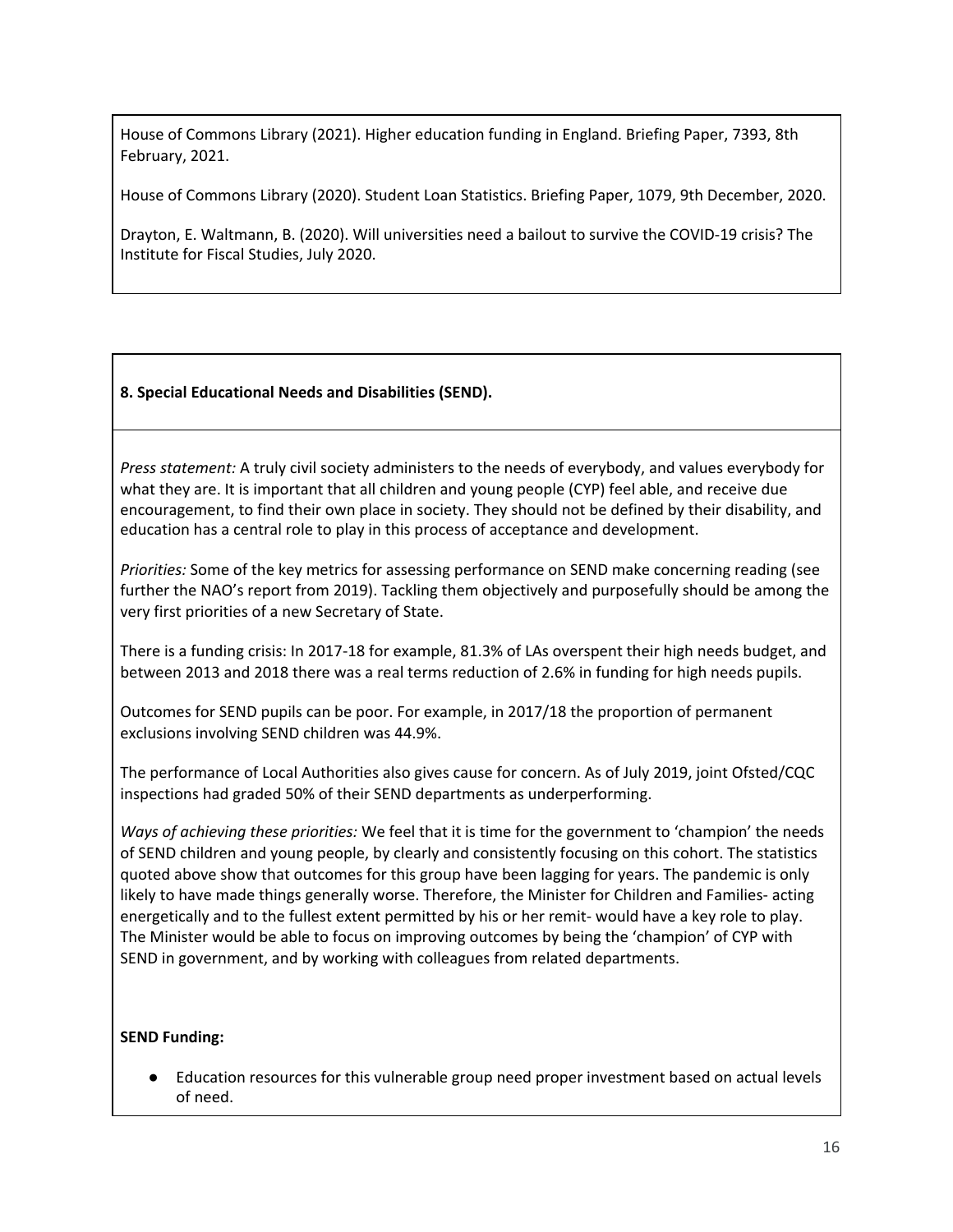- Consider ring fencing SEND funding to tackle the almost universal shortfall in SEND spending in LAs. Treating SEND funding as a separate stream from the mainstream schools' budget will avoid the awkward trade-offs that many LAs currently find themselves having to make.
- Within the first nine months of a Labour Government all LAs should submit a full audit of current local SEND provision and spending carried out by representatives of teaching staff and unions, parent groups, local authority members and knowledgeable others. This will enable gaps in funding and provision to be identified, realistic budgets to be drawn up, and spending to be properly targeted and subsequently monitored for effective meeting of needs.

## **Inclusive Practice**

Ensure provision for SEND pupils and students is adequately matched to need and demand in every local area. There is a need for clear training pathways and qualifications for teachers for different aspects of SEND.

Ensure accountability structures do not either inadvertently mean some mainstream schools do not want to offer a place to a SEND student; that SEND students are forced into a curriculum that is inappropriate; or that SEND students are denied access to the full curriculum:

- Inclusive practice in institutions should address all protected characteristics in the Equality Act. It should be embedded in Initial Teacher Education. It should also be given adequate and consistent coverage as part of CPD within schools and colleges.
- Review the role of the Special Educational Needs Coordinator (SENCO) in mainstream schools and colleges. Identify the best practice for the role and ensure that an agreeable minimum of professional standards are adhered to in all institutions. If the review raises serious concerns, this could pave the way for administering SEND within mainstream settings more effectively and equitably.
- Ensure SEND is given coverage across local and regional schools' partnerships and similar networks. Allow Special Schools to take the lead in delivering CPD and sharing best practice with their mainstream counterparts.

## **Education Health Care Plans**

7 years on from the Children and Families Act 2014, bad practice and inconsistencies remain. A Labour Government should ensure that the recommendations of all relevant reviews are implemented (e.g. NAO [2019], Commons Education Select Committee [2020].) It should also require LAs to adhere to a common model for Educational Healthcare Plans (EHCPs) that put the emphasis on clarity.

The whole EHCP and SEND system is widely perceived- and experienced- as an overly complex, slow, and often attritional process:

- All parents and families should have access to an impartial 'guide', working apart from LAs, and who is there to act as a point of reference, becoming in effect (and possibly in job title) a case manager.
- Approximately 90% of SEND cases going to tribunal are won by families (but one should always be mindful that many cases never make it to tribunal, because pursuing due redress can be an exhausting and costly process for families).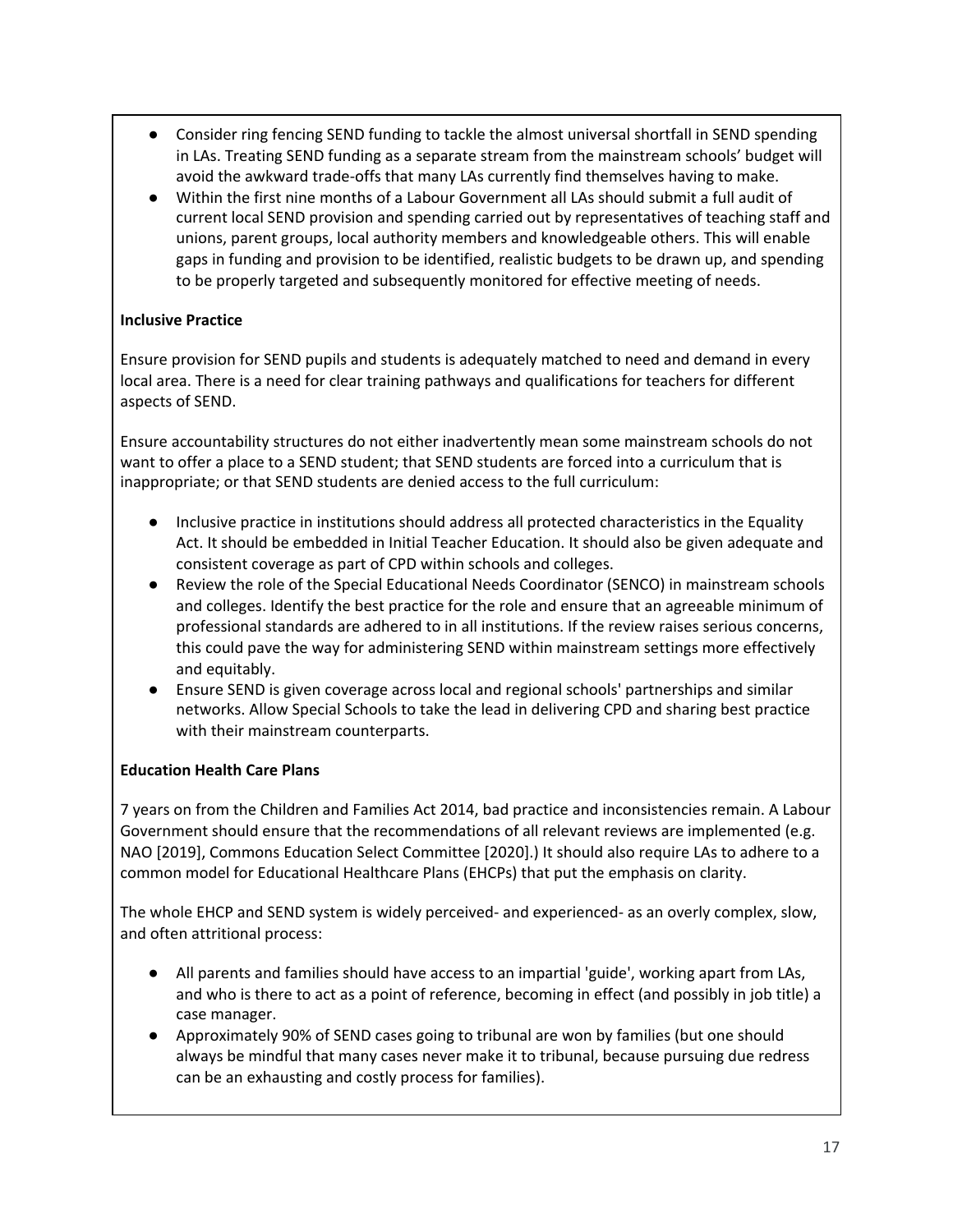## *References:*

House of Commons Education Select Committee. (2019). *Special Educational Needs and Disabilities*. <https://publications.parliament.uk/pa/cm201919/cmselect/cmeduc/20/2002.htm>

National Audit Office (NAO). (2019). *Support for Children With Special Educational Needs and Disabilities.*

[https://www.nao.org.uk/report/support-for-pupils-with-special-educational-needs-and-disabili](https://www.nao.org.uk/report/support-for-pupils-with-special-educational-needs-and-disabilities/) [ties/](https://www.nao.org.uk/report/support-for-pupils-with-special-educational-needs-and-disabilities/)

National Audit Office (NAO). (2019). Department for Education Departmental Overview 2019. [https://www.nao.org.uk/wp-content/uploads/2019/10/Departmental-Overview-2019-Depart](https://www.nao.org.uk/wp-content/uploads/2019/10/Departmental-Overview-2019-Department-for-Education.pdf) [ment-for-Education.pdf](https://www.nao.org.uk/wp-content/uploads/2019/10/Departmental-Overview-2019-Department-for-Education.pdf)

In 2010, Labour produced a legacy of SEND online and printed materials for mainstream teachers. Gove removed teacher access to these along with all the Labour government funded teachers' resources, but they could be retrieved from the National Archives and made accessible once more.

## <span id="page-17-0"></span>**9. Children and Young People (CYP) considered vulnerable and/or for whom outcomes are lower than average**

*Press statement:* A truly civil society administers to the needs of everybody, and values everybody for what they are. It is important that all children and young people are valued and have a place in society. They should not be defined by their difficulties or what might become a barrier to achievement. Education has a central role to play in this process of true acceptance by society, overcoming barriers, and enabling self-development.

*Priority:* Improving educational outcomes for all children.

Develop policies to meet the needs of smaller cohorts of CYP who are often overlooked, and whose education and social outcomes often give cause for concern. These cohorts include (but are not limited to) the following::

- Looked after children (LAC).
- Children in Need (CIN).
- Pupils who qualify for the Pupil Premium Grant (including the Free School Meals (FSM) cohort).
- Young carers.
- Learners who belong to the Gypsy, Roma and Traveller cohort (who may often have difficulties accessing LA services in addition to education).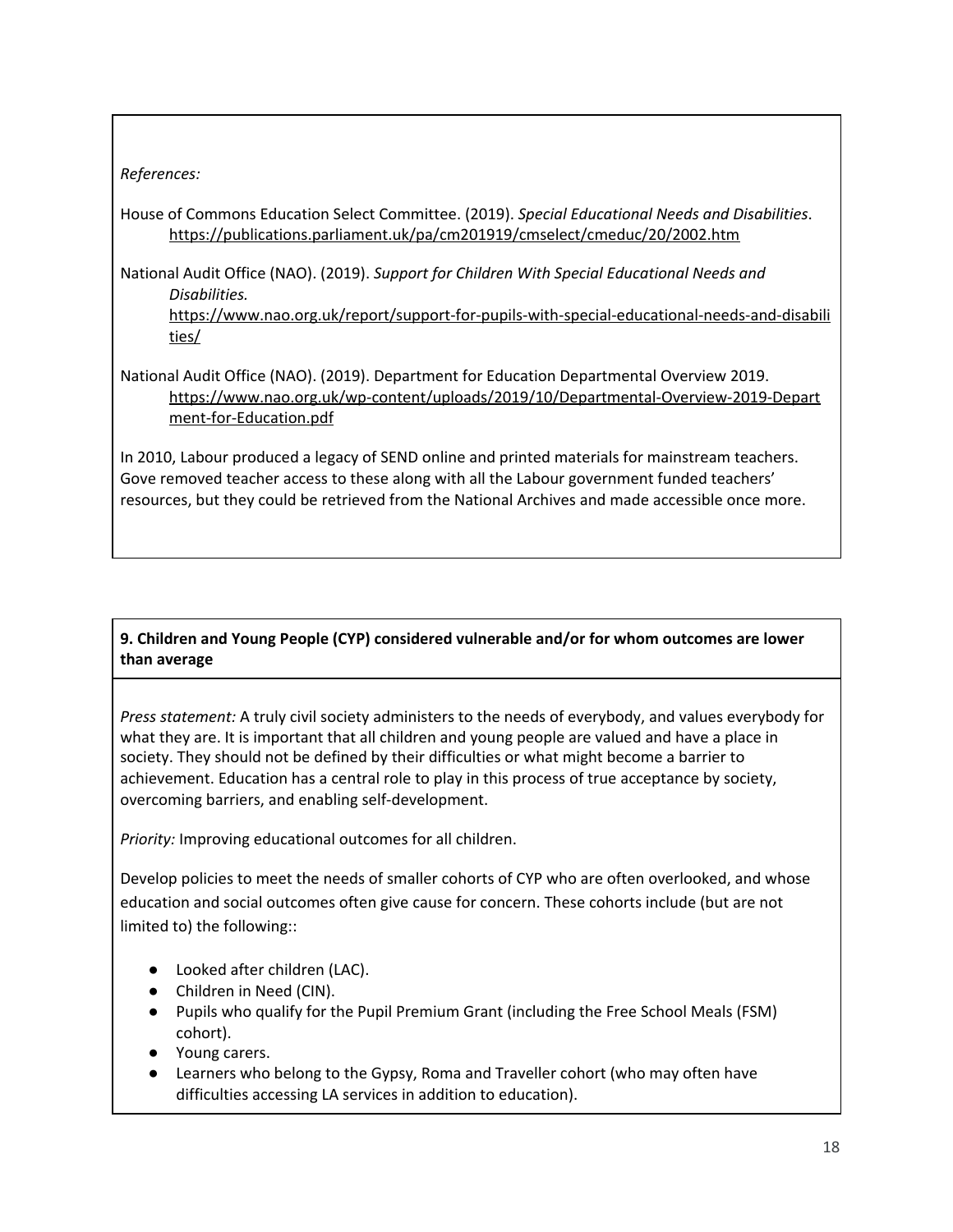- Children from particular minority ethnic groups whose educational outcomes are on average below those of their peers.
- Children from lower income backgrounds.
- Learners for whom outcomes can be lower generally (e.g. summer born children).

*Ways of achieving this priority:* We would like to see a clear and consistent focus on improving outcomes for CYP in cohorts such as those outlined above. Underpinning this drive to improve could be a clearer and more consistent reference to these groups in governmental, political and the general discourse: Arguably for these groups it is very often a case of 'out of sight, out of mind'.

Where applicable, we feel that there is scope to benchmark the performance of the United Kingdom in working with such groups against the practices and performance of other countries.

## **Policy proposals:**

CYP in these groups should have personal support plans to support them in building their resilience and to achieve in line with their peers.

We would like there to be clarification on the kinds of data educational institutions keep on CYP who fall into these groups, and whether the registers of CYP in these groups should be broadened. For example, we know that schools have a register of Looked After Children (LAC), Children in Need (CIN), and Pupil Premium Grant (PPG) pupils. Do we now want to make it standard practice that they are required to know if a child has caring responsibilities? Do we want schools to pay closer attention to a child's Date of Birth? Perhaps the answer is 'yes' if we have a clear sense of using this knowledge to enable access to further support in school.

There may be scope to increase the focus on vulnerable groups during the school and college inspection process (so long as confidentiality is observed in the final published report).

We would like to see joined-up working across government to identify the key barriers to progress for these cohorts. This would possibly mean reviewing the data on outcomes, reviewing the research literature, and making recommendations for action accordingly.

We also feel that there is more scope for the government to harness the expertise of third sector organisations (e.g. NSPCC, carers' networks and so on) to advise and help devise programmes aimed at tackling disadvantage.

As with the proposal on SEND above, we feel that it is time for central government to 'champion' the needs of vulnerable and disadvantaged CYP, by clearly and consistently focusing on these cohorts. Again, we feel that the Minister for Children and Families - acting energetically and to the fullest extent permitted by his or her remit - would have a key role to play.

We would anticipate that for the Minister to fulfill this 'championing' role would require not just close working with colleagues across Whitehall, but also collaboration with colleagues at a local level, such as the Local Government Association and specific LAs. If it were too complex, or the demands are too great for one office, then we would advocate creating a 'Minister for Vulnerable CYP' to focus on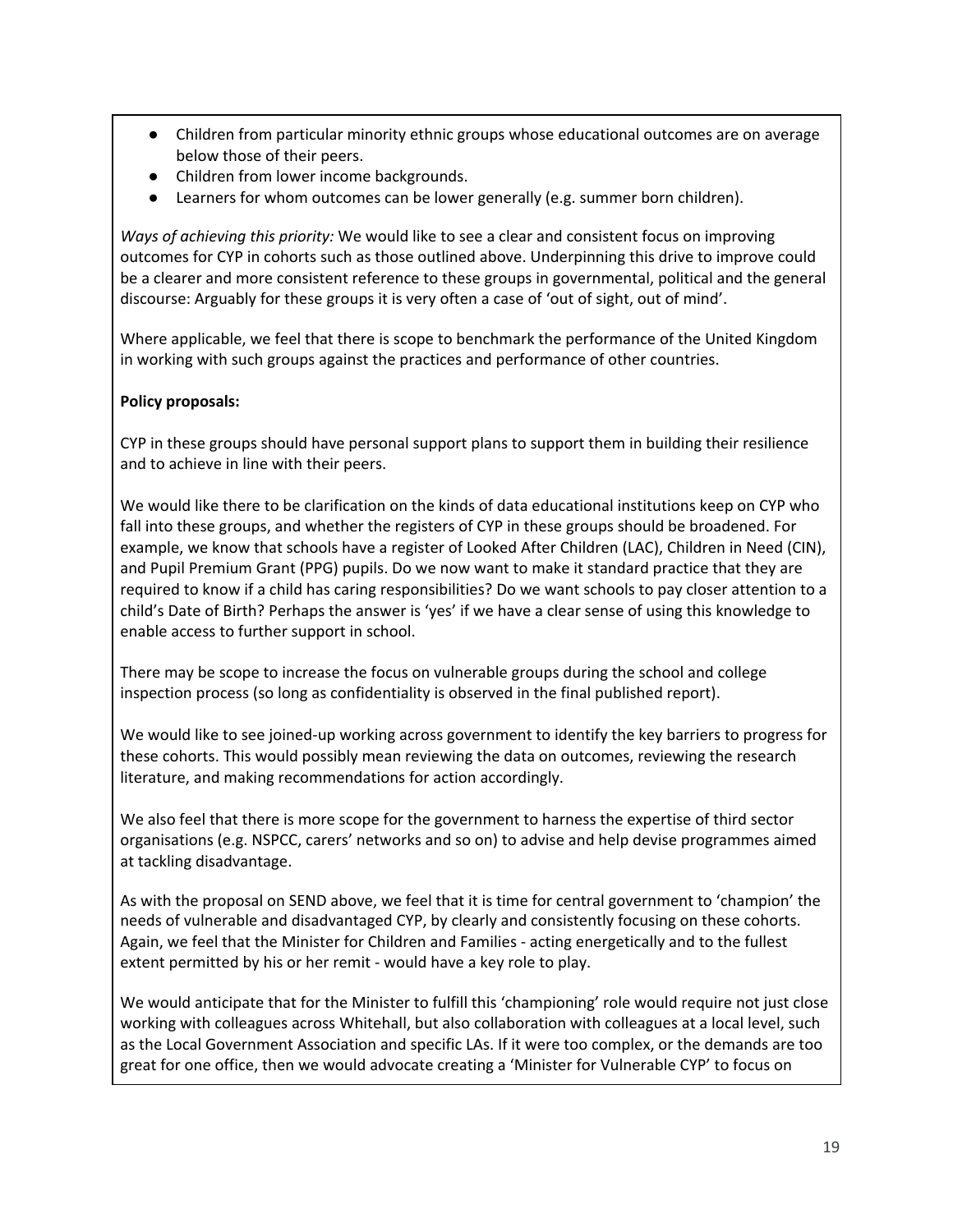these groups, liaise with key stakeholders and other bodies, and help generate policy.

We suggest that unless absolutely necessary, children in care continue to attend their school so as not to disrupt personal friendships and support systems.

*References for background evidence:*

Berridge, D., and Luke, N. (2020). *Educational attainment of children in need & children in care.* Nuffield Foundation. [https://www.nuffieldfoundation.org/project/educational-attainment-of-children-in-need-child](https://www.nuffieldfoundation.org/project/educational-attainment-of-children-in-need-children-in-care) [ren-in-care](https://www.nuffieldfoundation.org/project/educational-attainment-of-children-in-need-children-in-care)

Jay. M. and McGrath-Lone, L. (2019). *Educational outcomes of children in contact with social care in England: a systematic review.* Systematic Reviews Volume 8, Article number: 155. Systematic Reviews Journal. <https://systematicreviewsjournal.biomedcentral.com/>

UK Government. (2020). *Statistics: looked-after children*. <https://www.gov.uk/government/collections/statistics-looked-after-children>

For data on educational outcomes for LAC see the latest DfE data for 2019:

[https://assets.publishing.service.gov.uk/government/uploads/system/uploads/attachment\\_data/file/](https://assets.publishing.service.gov.uk/government/uploads/system/uploads/attachment_data/file/884758/CLA_Outcomes_Main_Text_2019.pdf) [884758/CLA\\_Outcomes\\_Main\\_Text\\_2019.pdf](https://assets.publishing.service.gov.uk/government/uploads/system/uploads/attachment_data/file/884758/CLA_Outcomes_Main_Text_2019.pdf)

The Nuffield Foundation have published a recent study on the educational attainment of children in need (i.e. still at home though facing challenges) and children in care (looked after by the LA): [https://www.nuffieldfoundation.org/project/educational-attainment-of-children-in-need-children-in](https://www.nuffieldfoundation.org/project/educational-attainment-of-children-in-need-children-in-care)[care](https://www.nuffieldfoundation.org/project/educational-attainment-of-children-in-need-children-in-care)

This House of Commons Library briefing provides an overview of the Pupil Premium Grant, including references to research evaluating its impact: <https://commonslibrary.parliament.uk/research-briefings/sn06700/>

This HoC Library briefing on Summer born children is mainly about the question of deferred starting times for school, but also gives a useful overview of some of the general problems for the summer born, together with links to more in-depth research:

<https://commonslibrary.parliament.uk/research-briefings/cbp-7272/>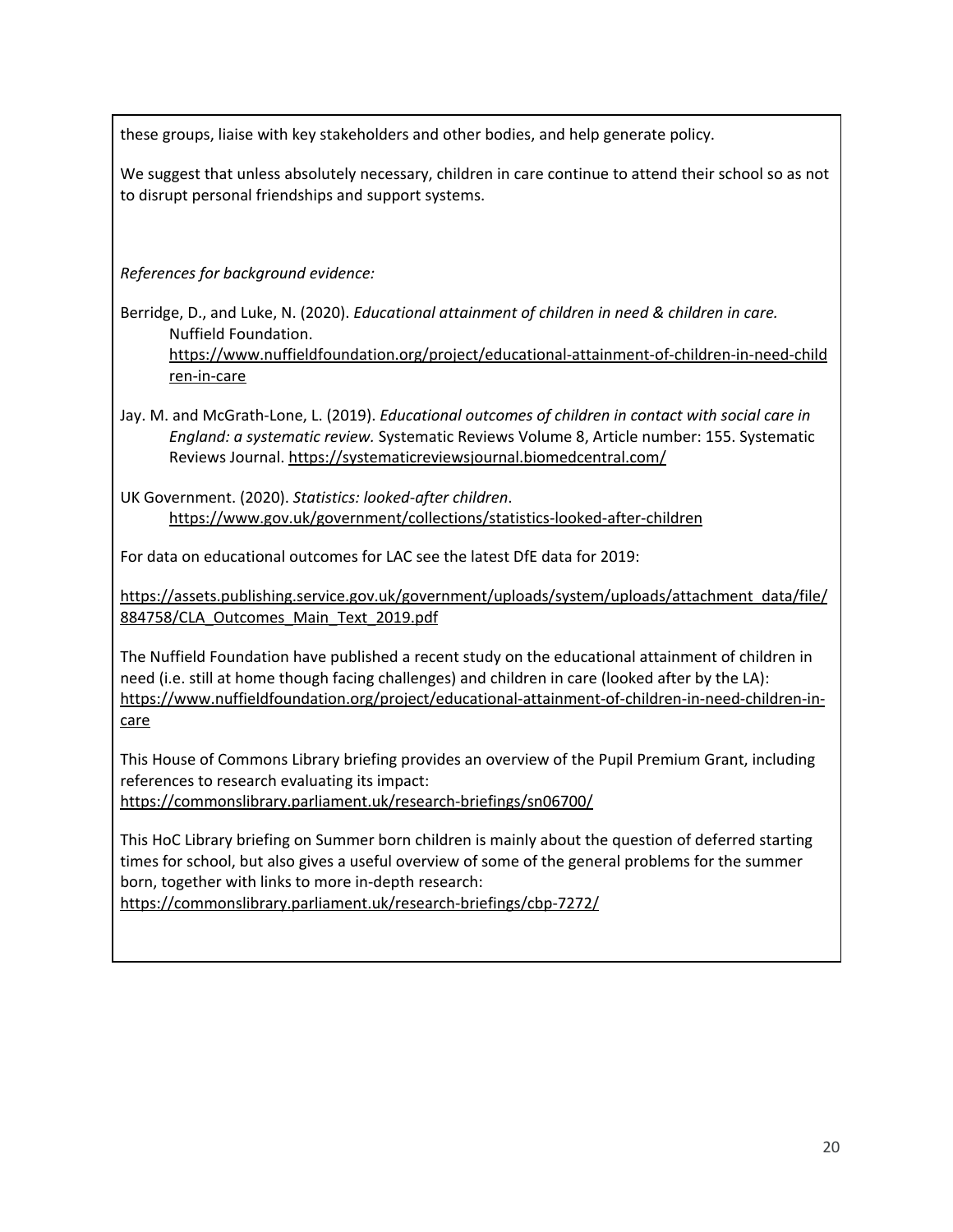## <span id="page-20-0"></span>**10. Schools**

#### <span id="page-20-1"></span>**10a Curriculum, pedagogy, assessment and education technologies**

*Press Statements:* None of us can predict what each child will achieve in life but we can give them the tools to succeed on their own terms.

**Our promise to parents and young people** is a richer and broader education entitlement than the current offer, with high expectations for all, which opens doors and provides pathways to personal flourishing, excellence and fulfilment.

We need every child to know they can make a valuable unique contribution to our society, whether that is through art, music, science, health, technology or bringing up their families to treasure our democracy and our tolerance of others different from ourselves.

Technologies have a key role to play in providing access to the latest research-based knowledge supporting high quality teaching, lifelong development of teacher knowledge and providing stimulating learning opportunities.

*This means* at the early years and primary level parents and children can expect:

● A challenging, but enjoyable broad curriculum providing the necessary foundation of knowledge and skills for later years and fostering positive attitudes towards learning and fellow beings. Such positive attitudes provide the foundation for an inclusive, tolerant, secure and happy democratic society.

*This means* at the secondary and further education level parents and young people can expect:

- To have the freedom to choose from a broad range of subjects which provide the foundations for their life choices.
- That the subjects will be taught in ways which develop each child's ability to think, to reason, to seek and assess evidence, to argue, to be creative, to perform.

*This means* that the examination system will be reformed:

● Final assessments need to match these aspirations for teaching, not just be dependent on recall. We know assessment over time is fairer, that through assessed coursework students develop skills of problem solving, research, project management and persistence which will help young people throughout their lives. Assessment which judges an individual's ability to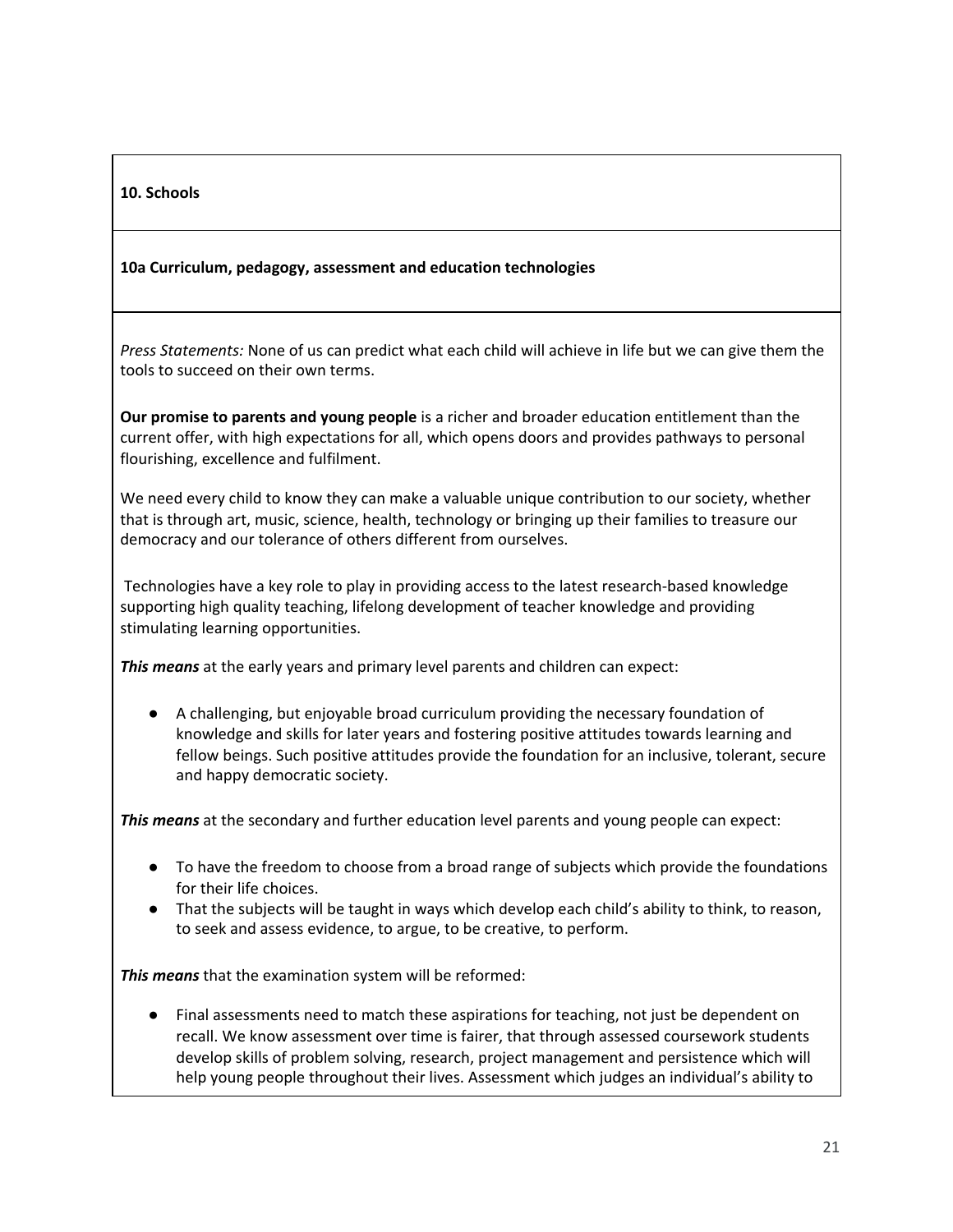retain facts for short periods has a role in this educational environment but is not the only judge of achievement and attainment. Flexible assessment points, using technologies, allowing assessments to be taken when an individual is ready will have a role to play in some concepts in some subjects. Independent/local study submissions leading to formal assessment will be included in line with best practice in teaching and learning - for topics to be relevant to the learners and linked with their existing knowledge. We would consult on best practice worldwide, as well as with world leading experts in the assessment field, to produce a fair rational assessment system. Reliance on single end point assessment is not in the best interests of learners and through international benchmarking we expect to identify savings in the current expensive system.

Prior to implementing such a radical overhaul, we would of course also consult our partners. in education: the business community, the education profession, and the public, (e.g. a Citizen's Assembly") to make sure our proposals were the right ones. No responsible Government should ever make the mistakes of the past, having exam systems dictated by a single Secretary of State, and millions of young lives altered on a whim and the stroke of a pen.

*Priorities* (changes for DFE teams to implement):

- Curriculum reform.
- Assessment systems would be overhauled.
- Qualifications would be overhauled.
- Technology and equity.
- Accountability structures.

#### *Ways of achieving the priorities*:

**Curriculum Reform** is required to create a rich and diverse 21st curriculum. National curriculum reviews will be undertaken regularly to ensure the curriculum prepares learners for the 21st Century not the 19th Century as now.

The curriculum content will go beyond acquisition of facts and be reframed around pedagogic opportunities for learners to develop the 4 Cs': collaboration, critical thinking, communication and creativity (as recommended the [OECD](https://www.oecd.org/pisa/publications/PISA-2021-creative-thinking-framework.pdf) (2021) and teamwork and creativity (as recommended by the CBI, [\(2019\)](https://www.cbi.org.uk/media/2960/cbi_work-readiness.pdf) [Personal,](https://www.gatewayqualifications.org.uk/qualification-area/personal-social-development/personal-learning-thinking/) Learning and Thinking Skills (PLTS)**.**

We will produce a curriculum for the 21st century to enable pupils to get jobs, be creative and promote wellbeing. The curriculum will be reviewed to encompass / reflect modern Britain and its diverse voices while not shying away from the debates about the glorious as well as inglorious nature of the past. To do so, will assist learners in developing as democratic emotionally resilient citizens: for instance, understanding different political ideologies and key contemporary issues like the environment as well as giving a broader historical context.

Schools will be accountable to the communities they serve and will have the freedom to adapt part of the curriculum to link with the industries and FE colleges in that area. Local communities and businesses working with schools will review the curriculum with a particular focus on including ['rich](https://www.fairtest.org/queensland-australia-rich-tasks-assessment-program)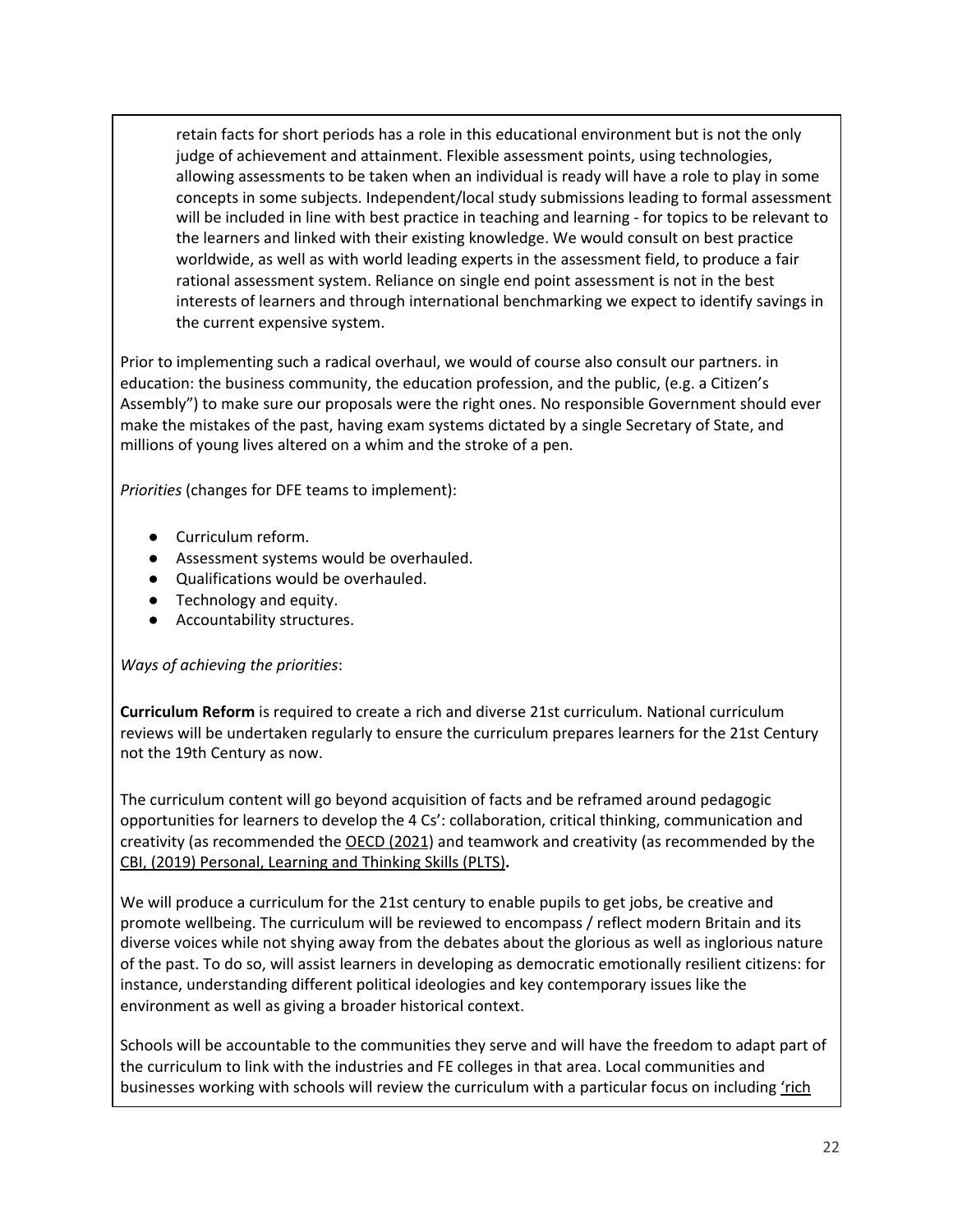task' [cross-disciplinary](https://www.fairtest.org/queensland-australia-rich-tasks-assessment-program) learning relevant to individuals, their aspirations and/or their local context leading to formal assessment outcomes. Existing examples of successful practice are provided by the International Baccalaureate core curriculum components: [T](https://www.ibo.org/programmes/diploma-programme/curriculum/extended-essay/)he [extended](https://www.ibo.org/programmes/diploma-programme/curriculum/extended-essay/) essay, and [Creativity,](https://www.ibo.org/programmes/diploma-programme/curriculum/creativity-activity-and-service/cas-projects/) activity, [service](https://www.ibo.org/programmes/diploma-programme/curriculum/creativity-activity-and-service/cas-projects/) - and the previous Certificate of Secondary Education (CSE) Mode 3 programmes which were tailored to local contexts. (Evidence for this approach[:](https://assets.publishing.service.gov.uk/government/uploads/system/uploads/attachment_data/file/923623/SMC_Long_shadow_of_deprivation_MAIN_REPORT_Accessible.pdf) Social Mobility [Commission's](https://assets.publishing.service.gov.uk/government/uploads/system/uploads/attachment_data/file/923623/SMC_Long_shadow_of_deprivation_MAIN_REPORT_Accessible.pdf) Long Shadow of Deprivation [longitudinal](https://assets.publishing.service.gov.uk/government/uploads/system/uploads/attachment_data/file/923623/SMC_Long_shadow_of_deprivation_MAIN_REPORT_Accessible.pdf) study).

Every child, with or without special needs and disabilities, with and without wealthy parents, regardless of their heritage will have the opportunity of experiencing a challenging but rich and stimulating curriculum.

The Curriculum would acknowled[g](https://help.open.ac.uk/multiple-intelligences)e the value of stimulating multiple [intelligences.](https://help.open.ac.uk/multiple-intelligences) There will be parity of academic, technical and creative subjects and qualifications and (within this) opportunities for personalised pathways for learners with different aptitudes and skill sets.

The Curriculum will encompass key skills (Mathematics, English and IT) and beyond that will be increasingly interdisciplinary, agile and reflective of our modern world (Harris 2021).

Technologies have a key role to play in providing access to the latest research-based knowledge supporting high quality teaching, lifelong development of teacher knowledge and providing stimulating learning opportunities. Building on the emerging practices from online teaching during Covid-19, learning from the collaborative online learning hubs in other countries such as Scotland's [GlowConnect](https://glowconnect.org.uk/), and working with the media, universities and professional/subject associations, Labour will ensure our teachers and learners have access to resources/simulations/networks which support their work. Labour could create an online education knowledge service equivalent to medicine's National Institute for Health and Care [Excellence](https://pathways.nice.org.uk/) (NICE) Pathways in providing access to quality assured knowledge which draws on experimental work undertaken across the education sector such as EPPI [systematic](http://eppi.ioe.ac.uk/cms/Projects/DepartmentofHealthandSocialCare/Publishedreviews/COVID-19Livingsystematicmapoftheevidence/tabid/3765/Default.aspx) research maps and the complementary [MESHGuide](http://meshagain.meshguides.org/articles/) research summaries.

**Assessment systems would be overhauled** so that pupils are evaluated on what they can achieve in a broad set of contexts that also include collaboration, creativity and aspects of the creative arts and physical activity. Where sensible, assessment processes could use technologies efficiently, to support individual assessments and progression in specific subject areas building on international best practice. The problems surrounding national examinations arising from the pandemic have exposed underlying issues with established practice.

It is essential that the current preference and insistence for summative assessment, testing and terminal examinations is replaced by a variety of different assessments in all sectors to reflect the holistic learner. Coursework needs to return in some subjects alongside controlled assessment and speaking and listening (Viva Voce) and online assessments to reflect the variety of ways in which the world of work and Higher Institutions assess learners. These assessments can be rigorously standardised, moderated and monitored in a professional and supportive way. Teachers would be trained in this approach. An examination option allowing students to present up to two 'independent study' or 'locally determined study' options' is to be introduced - in line with best practice in teaching and learning which accommodates the personal interests of learners and reflective of assessment methodologies post-18.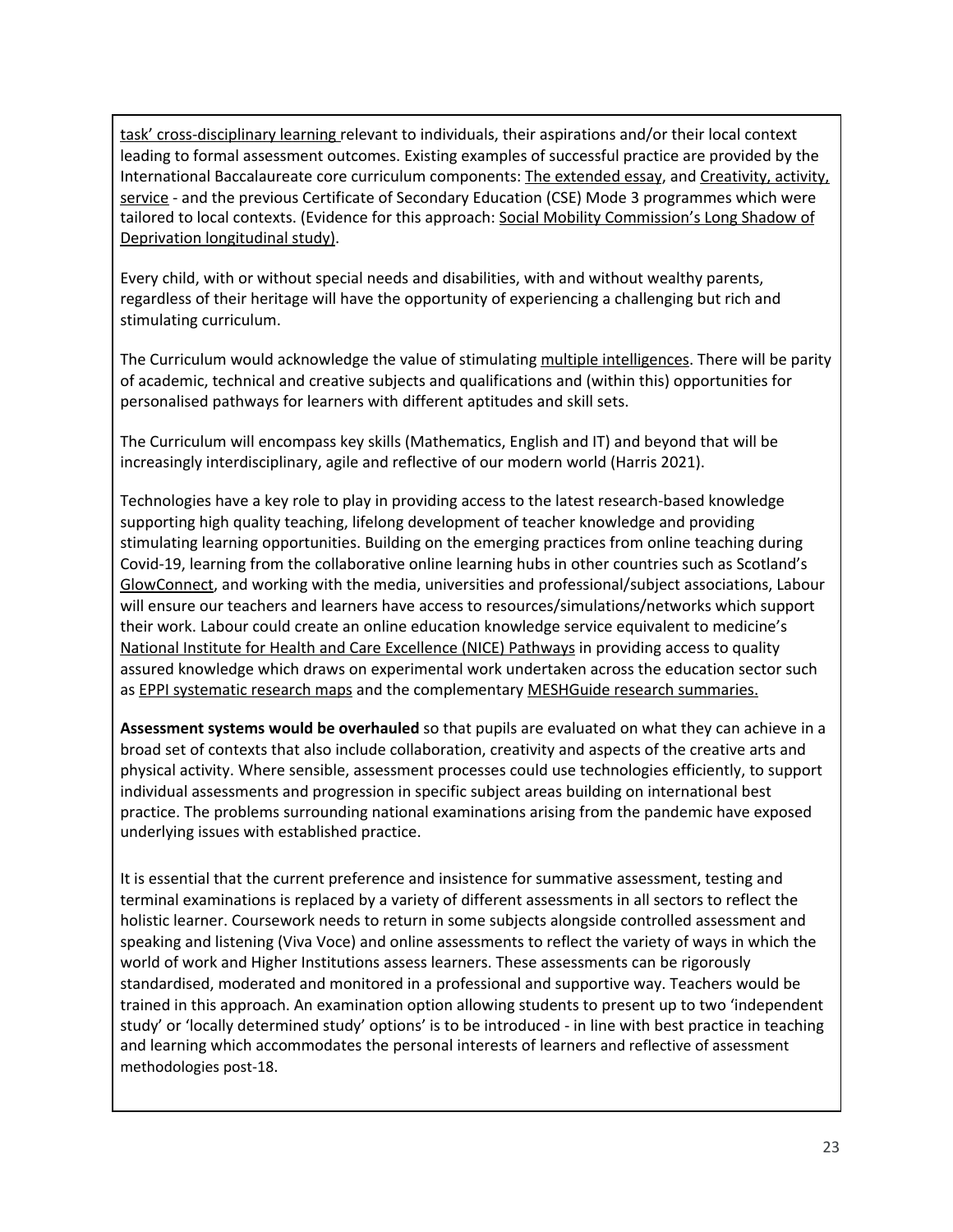There is a need for a greater role for internal assessment in determining qualifications that better match the knowledge and skills demanded by wider social and economic change. The capacity to apply learning creatively in unfamiliar contexts is increasingly the kind of high-value skill demanded by the workplace of the future. Traditional examinations are not capable of making such assessments on their own.

**Qualifications** would be overhauled to provide parity of academic, technical and creative subjects and qualifications and (within this) opportunities for personalised pathways for learners with different aptitudes and skill sets should be established. The Qualifications and Curriculum Development Agency (QCDA) will be re-established with an educational technology specialist division. Make the Office of Qualifications and Examinations Regulation (Ofqual) entirely independent of government (as with the Bank of England) to end political interference with its regulatory role.

**Technology and equity:** A Commission could be established to review the lessons learnt from the shift to online teaching due to Covid. It is known that learners benefit from having materials available before and after lessons. To this end, a National Virtual School and FE college could be established with existing providers to collate the highest quality online learning approaches and make available catch up learning for all (See th[e](https://www.tafensw.edu.au/digital) [Australian](https://www.tafensw.edu.au/digital) virtual FE college and the [Australian](https://www.australian-children.com/school-of-the-air) virtual schools [mode](https://www.australian-children.com/school-of-the-air)l). As with the early UK Open University model, materials and lessons would be open but accreditation would be paid for, scholarships for certain categories of student would be available.

## **Accountability structures and processes directly affect the curriculum, pedagogy and use of technology (see the Ofsted section) learners and families:**

To avoid unintended consequences from policies, checks would be made to ensure accountability structures:

- Do not inadvertently mean some schools do not want to offer places to low income families, as now.
- Do not inadvertently mean some schools do not want to offer places to SEND students, as now.
- Do not force SEND students into a curriculum that is inappropriate, as now.
- Do not lead to teacher resignations and suicides, as now.

*References/Bibliography*

[Australian](https://www.tafensw.edu.au/digital) virtual FE college: <https://www.tafensw.edu.au/digital>

[Australian](https://www.australian-children.com/school-of-the-air) virtual schools mode: <https://www.australian-children.com/school-of-the-air>

CBI (Confederation of British Industries). (2019). *Getting young people' work ready: Our vision for how education should prepare young people for the modern world*. [https://www.cbi.org.uk/media/2960/cbi\\_work-readiness.pdf](https://www.cbi.org.uk/media/2960/cbi_work-readiness.pdf)

EPPI [systematic](http://eppi.ioe.ac.uk/cms/Projects/DepartmentofHealthandSocialCare/Publishedreviews/COVID-19Livingsystematicmapoftheevidence/tabid/3765/Default.aspx) research and gap analysis [maps:](http://eppi.ioe.ac.uk/cms/Projects/DepartmentofHealthandSocialCare/Publishedreviews/COVID-19Livingsystematicmapoftheevidence/tabid/3765/Default.aspx) [http://eppi.ioe.ac.uk/cms/Projects/DepartmentofHealthandSocialCare/Publishedreviews/COVID-19Liv](http://eppi.ioe.ac.uk/cms/Projects/DepartmentofHealthandSocialCare/Publishedreviews/COVID-19Livingsystematicmapoftheevidence/tabid/3765/Default.aspx)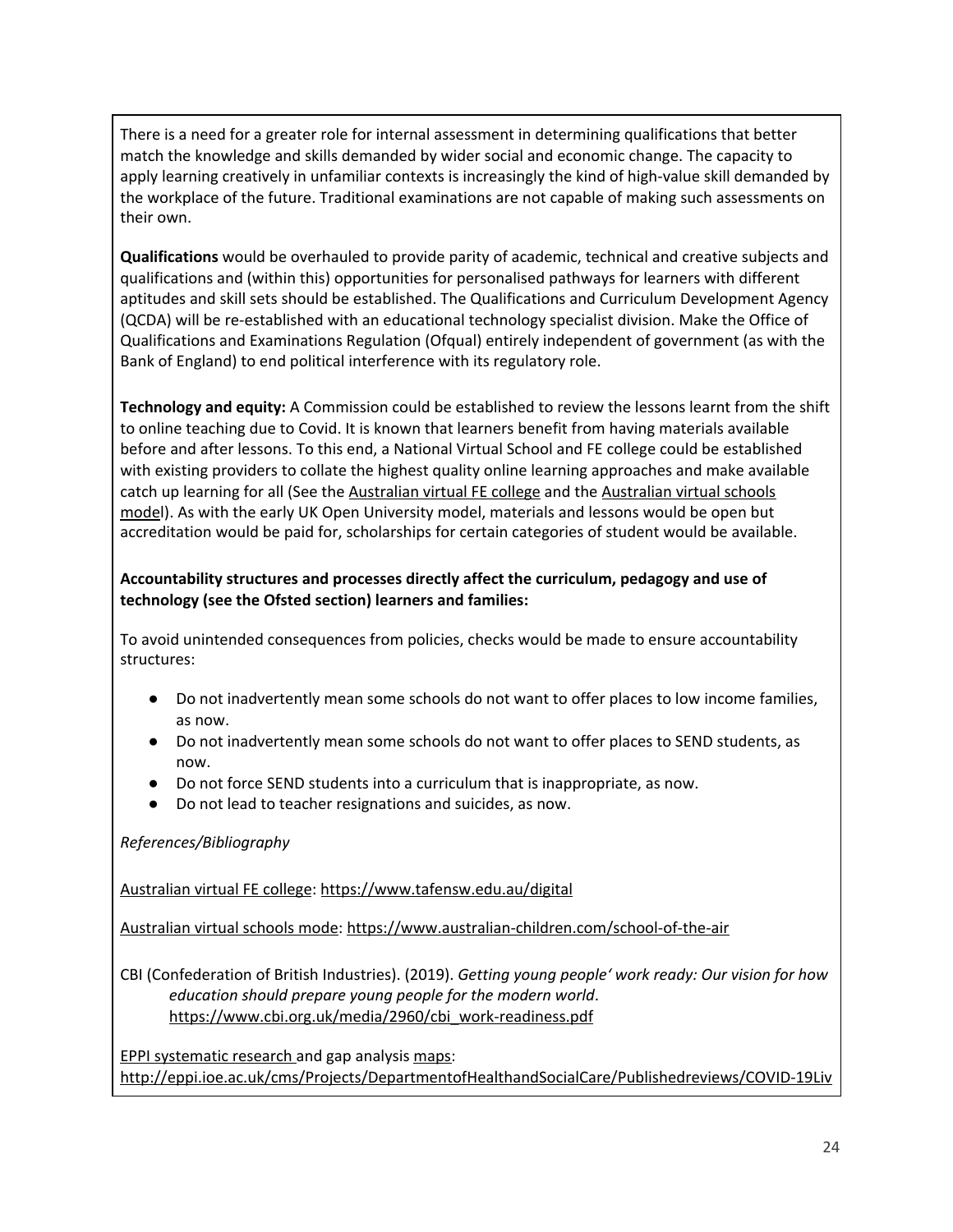[ingsystematicmapoftheevidence/tabid/3765/Default.aspx](http://eppi.ioe.ac.uk/cms/Projects/DepartmentofHealthandSocialCare/Publishedreviews/COVID-19Livingsystematicmapoftheevidence/tabid/3765/Default.aspx)

Harris, C. (2021). Beyond a subject transmission model for the English secondary curriculum- the role of 'Rich Tasks' an interdisciplinary and digital approach to learning post COVID-19. *Media and Education Journal*. Pixel-Bit. Spain

History Workshop. (2012). *CSE [Mode](https://www.stem.org.uk/elibrary/resource/27073) 3: The Rise and Fall of the GCSE: A Class [History](https://www.historyworkshop.org.uk/the-rise-and-fall-of-the-gcse-a-class-history/):* [\(https://www.historyworkshop.org.uk/the-rise-and-fall-of-the-gcse-a-class-history/](https://www.historyworkshop.org.uk/the-rise-and-fall-of-the-gcse-a-class-history/)) and <https://www.stem.org.uk/elibrary/resource/27073>

International [baccalaureate](https://www.ibo.org/programmes/diploma-programme/curriculum/) Diploma programme: https://www.ibo.org/programmes/diploma-programme/curriculum/

[MESHGuide](http://meshagain.meshguides.org/articles/) research summaries: <http://meshagain.meshguides.org/articles/>

National Institute for Health and Care [Excellence](https://pathways.nice.org.uk/) (NICE) Pathways: [https://pathways.nice.org.uk](https://pathways.nice.org.uk/)

[Personal,](https://www.gatewayqualifications.org.uk/qualification-area/personal-social-development/personal-learning-thinking/) Learning and Thinking Skills (PLTS) :

[https://www.gatewayqualifications.org.uk/qualification-area/personal-social-development/personal-l](https://www.gatewayqualifications.org.uk/qualification-area/personal-social-development/personal-learning-thinking/) [earning-thinking/](https://www.gatewayqualifications.org.uk/qualification-area/personal-social-development/personal-learning-thinking/)

OECD. (2019). *Pisa 2021 Creative Thinking Framework.* <https://www.oecd.org/pisa/publications/PISA-2021-creative-thinking-framework.pdf>

Rich tasks: [Queensland,](https://www.fairtest.org/queensland-australia-rich-tasks-assessment-program) Australia, "Rich Tasks" Assessment Program: [https://www.fairtest.org/queensland-australia-rich-tasks-assessment-program.](https://www.fairtest.org/queensland-australia-rich-tasks-assessment-program) *See also* Scotland'[s](https://glowconnect.org.uk/) [GlowConnect](https://glowconnect.org.uk/): [https://glowconnect.org.uk](https://glowconnect.org.uk/)

Social Mobility [Commission's](https://assets.publishing.service.gov.uk/government/uploads/system/uploads/attachment_data/file/923623/SMC_Long_shadow_of_deprivation_MAIN_REPORT_Accessible.pdf) Long Shadow of Deprivation longitudinal study

## <span id="page-24-0"></span>**10b Celebrating the Talents of Youth**

*Press statement:* To celebrate young people's performance, working with partners from business, the media and professional and subject associations, we will launch a *Celebration of Youth Festival programme* with National Challenges across subject disciplines. These opportunities for young people through local, regional and national competitions, will develop and showcase young people's many talents. The achievements of our children and youth are rarely recognised in the press. In fact young people are brilliant and achieve a great deal that is to be celebrated. We will value their achievements and open doors for them to develop and showcase their talents so that they believe in their ability to contribute to the development of the society we live in.

We see such festivals becoming part of our national life in the way that sporting events are so much a part of life for many young and older people and the National Eisteddfod programme is part of Welsh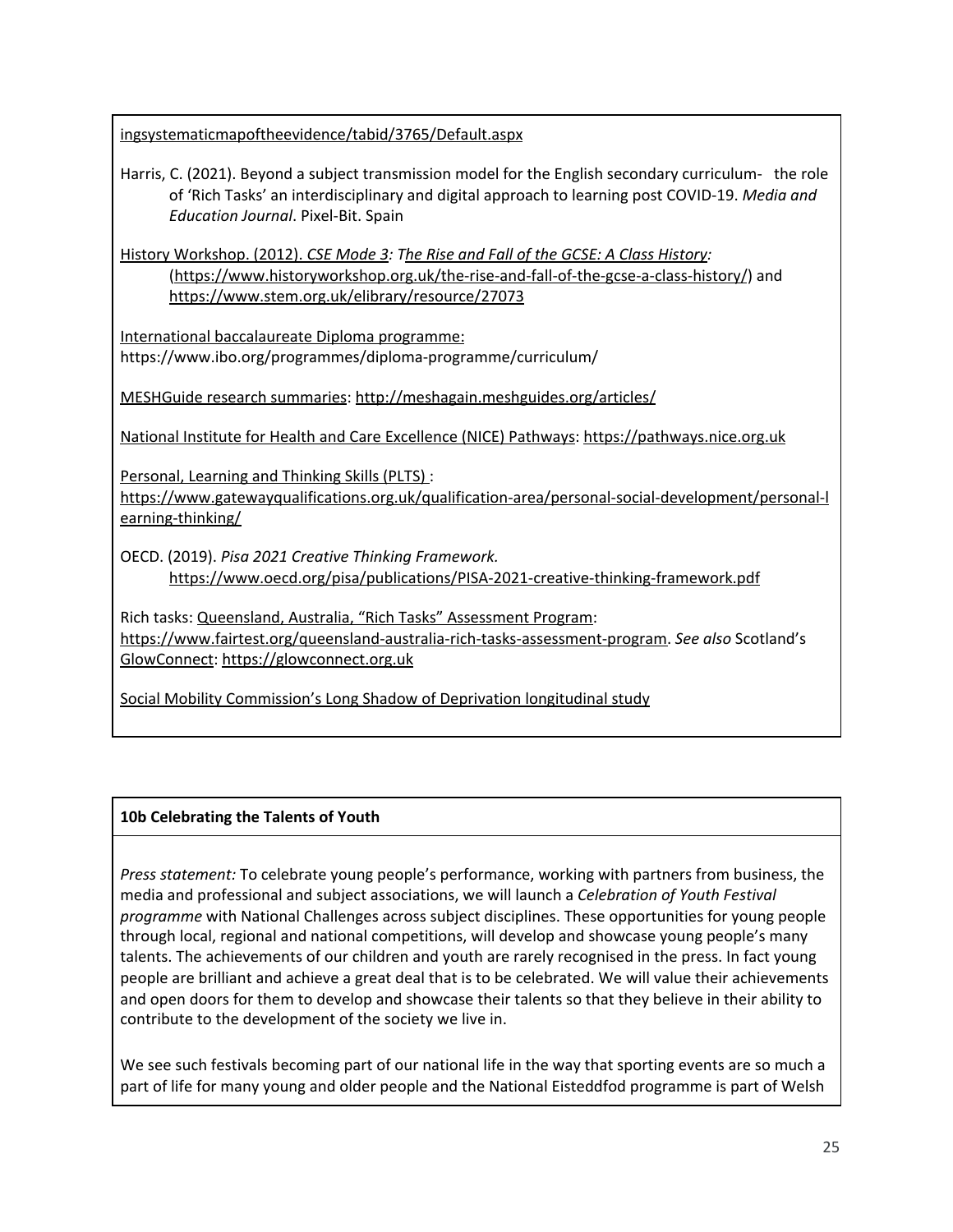life.

*Priority:* Establish an inclusive but diverse and comprehensive annual Youth Festival programme.

*Ways of achieving this priority:* Bring together a coherent programme of National Challenges across the disciplines by working together with local authorities, businesses and existing organisations sponsoring youth challenges. Such organisations include the Council for Subject Associations (representing 30 subject associations), Rotary, English Speaking Union, sporting associations, Guiding, Scouting, Woodcraft Folk, Youth Hostels Association, Forest Schools, local authority youth initiatives.

*Funding:* The above organisations already have models for funding their national challenges many of which use volunteers and community members. Additional costs incurred by creating a national coordinating role and filling gaps in provision could be paid for through government grant, public fundraising or through savings made by introducing national pay scales for staff. Savings could be made by reining in Multi-academy Trust (MAT) chief executive pay which in some cases is ten times a teacher's salary. (Local Authority Directors of Education were typically on 2.5 times the basic teaching salary and they were responsible for many more schools). These funds afterall are intended to be used to educate youth rather than line individual pockets. Excessive salaries take public funds away from children and remove funding which could pay for skilled jobs.

*References:* Examples of existing provision can be seen through the following links:

- Council for Subject Associations:
- <https://www.subjectassociations.org.uk/competitions-and-awards/>
- Rotary: <https://www.rotarygbi.org/projects/young-people/>
- English Speaking Union: <https://www.esu.org/programmes/>

## <span id="page-25-0"></span>**10c Climate change and sustainable living: Empowering CYP to tackle big environmental issues**

*Press statement:* Environmental concerns like climate change, biodiversity loss, pollution and loss of green spaces are some of biggest issues facing humanity today. Labour education policy can respond to climate change, biodiversity collapse, and the need to protect our natural world. Today's learners are tomorrow's leaders and legislators. They are the future workers in cleaner and greener industries. They are also the future custodians of this planet.

*Priority:* Policy in this area should reflect our view, that education has a role to play in tackling the anxiety about climate change which affects so many youngsters. In a November 2020 report, the Royal College of Psychiatrists refers to this as 'Eco Distress'.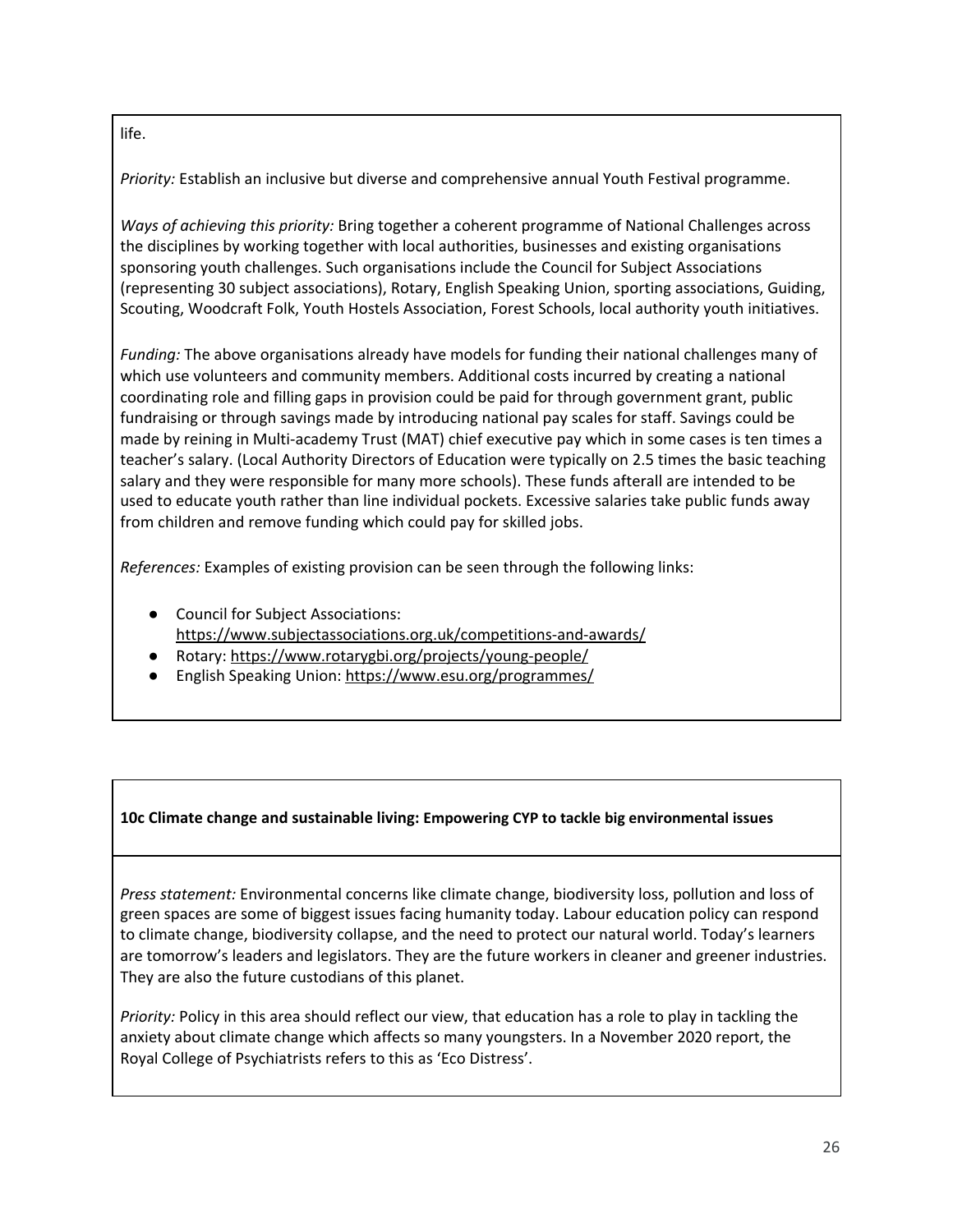*Ways of achieving this priority:*

How to counter this anxiety? Education can give our young people the tools to tackle issues like climate change, make them feel empowered, and help them make a genuine difference to their world.

It can also help foster a closer bond between CYP and the natural world.

Here are some proposals:

- Review curriculum content across the full range of subjects, to ensure coverage of the UN Sustainable Development Goals.
- The introduction of new initiatives- such as the proposed GCSE in Natural History- could be considered as part of this process (OCR, 2020).
- Because the curriculum can only deliver so much, there is scope for Labour education policy to promote extracurricular opportunities. Such opportunities can be aimed at giving all pupils the chance to equip themselves with the personal understanding, skills and confidence to tackle climate change, both individually and collectively. They should have the chance to participate in climate-change focused activities, such as a 'Carbon Zero Schools' challenge to reduce the carbon footprint of each and every school and school community. The National Youth Festivals proposed in Section 10b (and the existing Council for Subject Associations, Rotary and English Speaking Union initiatives) are also means of involving youngsters in climate-focused creative projects.

## *References:*

Royal College of Psychiatrists. (2020). *The climate crisis is taking a toll on the mental health of children and young people.*

[https://www.rcpsych.ac.uk/news-and-features/latest-news/detail/2020/11/20/the-climate-crisis-is-ta](https://www.rcpsych.ac.uk/news-and-features/latest-news/detail/2020/11/20/the-climate-crisis-is-taking-a-toll-on-the-mental-health-of-children-and-young-people) [king-a-toll-on-the-mental-health-of-children-and-young-people](https://www.rcpsych.ac.uk/news-and-features/latest-news/detail/2020/11/20/the-climate-crisis-is-taking-a-toll-on-the-mental-health-of-children-and-young-people)

OCR. (2020). *Natural History GCSE.* <https://teach.ocr.org.uk/naturalhistory>

The debate about covering environmental issues in the curriculum can get as testy as the debate about issues like climate change in society as a whole. The following brief report from the organisation Full Fact is a good place to start, in terms of looking at where we are- and how policy could be used to steer a middle course:

<https://fullfact.org/education/climate-change-school-curriculum/>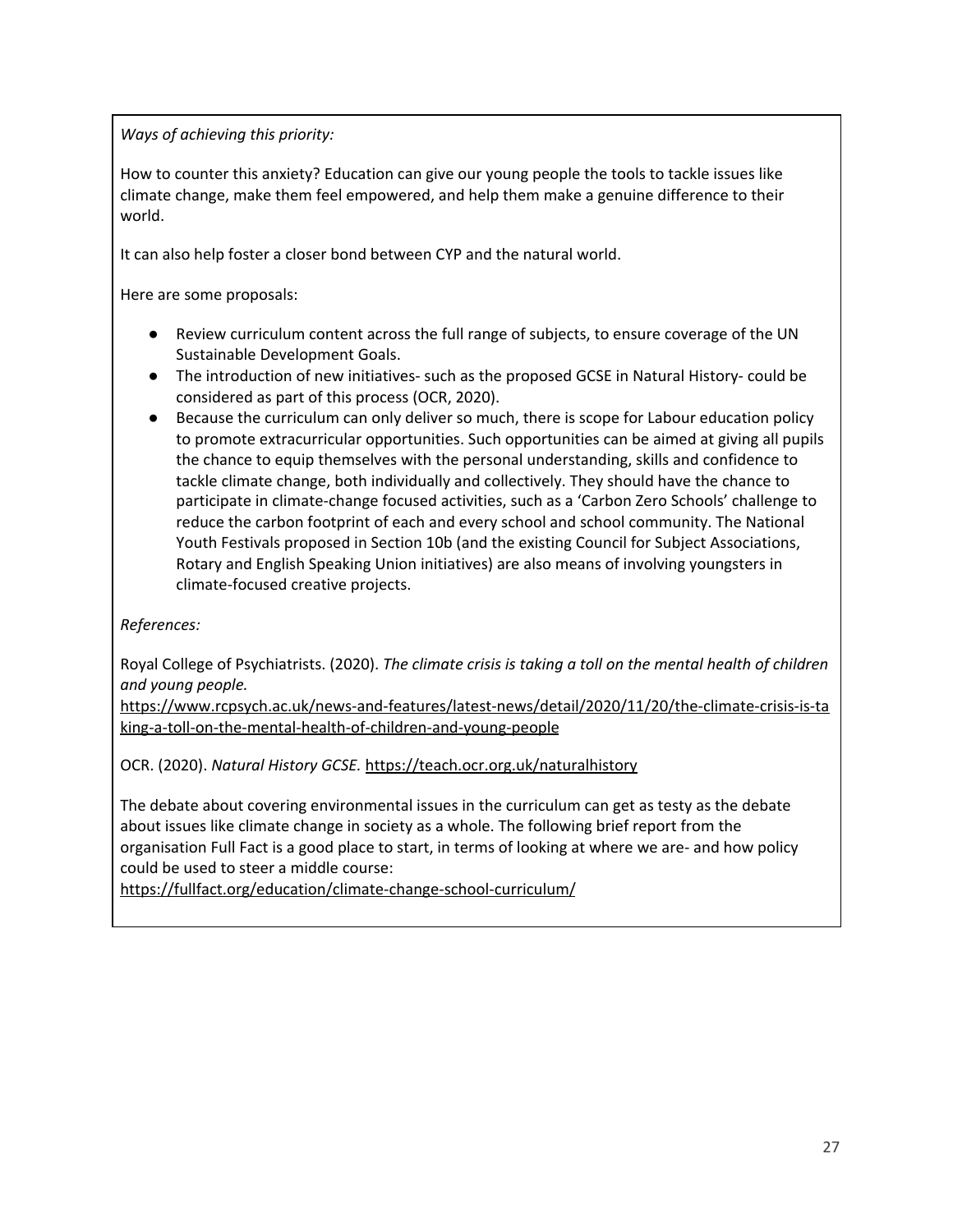## <span id="page-27-0"></span>**10d ITE and CPD**

*Press statement:* Our vision is for our teacher education and training and professional development systems to be of the highest standard underpinned by research and using modern technologies to give teachers access to the latest knowledge so their lessons are up to date.

We have had one of the best creative education systems in the world, but this has been undermined by the anti-expert philosophy heralded by the current administration. Their closing down of Labour's world-leading online resource banks for teachers - a modern day version of burning libraries destroyed our CPD system and left teachers and parents without the online supportive materials available in other countries at the time of Covid.

We will raise standards for initial and continuing teacher education through allowing our teachers and educators to be empowered to do their job with the help of research-informed professional support and career development.

#### *Priorities:*

- 1) Teacher Qualifications: Ensure all our teachers have teaching qualifications that are internationally recognised.
- 2) Provide national coordination of CPD by working with CPD providers to ensure the availability of a comprehensive CPD programme accessible at times to suit teachers.
- 3) Initial Teacher Education (ITE) and CPD: Ensure CPD is available to all teachers at the point of need and at times that they are available, through adopting innovative CPD models supported by technologies and the full range of media.

*Ways of achieving these priorities:* We see two solutions - parity with standards (international teacher standards) and parity with services in health by having an online evidence-based practice resources the equivalent of medicine's NICE [Pathways,](https://pathways.nice.org.uk/) for education.

#### **Parity with international standards of qualifications:**

- Every teacher in a state school should have an internationally recognised qualification. Initial Teacher Education qualifications and the routes to qualification are currently in chaos, with some qualifications such as the English Qualified Teacher Status (QTS) not recognised internationally as being of an acceptable standard. Those training are often not aware their qualifications are not of an internationally acceptable standard.
- Conservative policy has been to encourage the appointment of unqualified teachers. See for example this quotation by Jones (2014) "Though the Labour government had made incremental salary progression conditional upon successful passage through a threshold assessment, it had left intact the national pay structure, which set out a pattern of incremental progression that all teachers would follow. Gove regarded this structure as a collectivist relic. He proposed that individual school managements should be able to set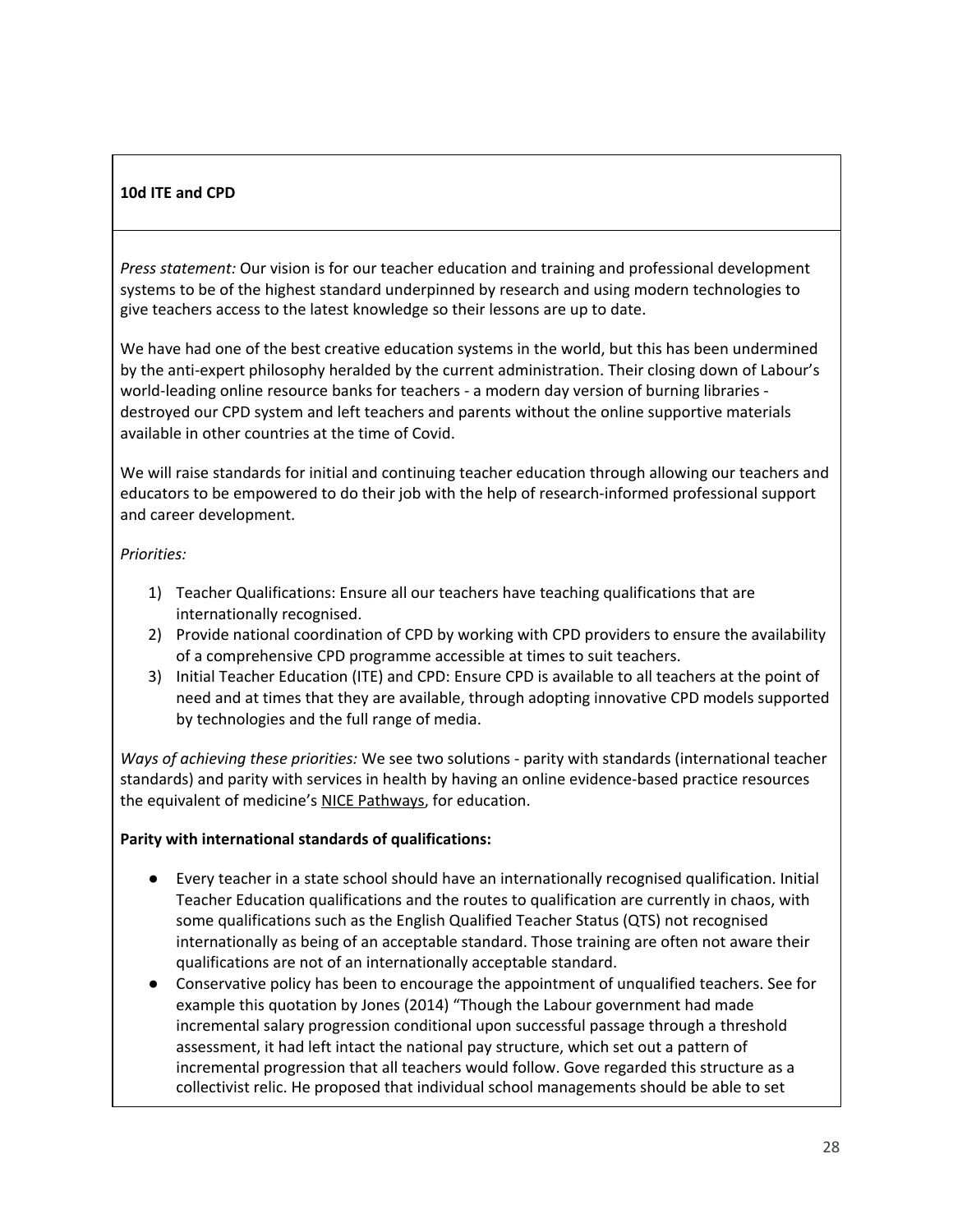differential pay levels for each teacher, and that, in the case of some categories of schools, should be able to recruit unqualified teachers (Stevenson 2013)."

Parents are shocked to find that schools have been encouraged to employ unqualified teachers and have no way of knowing if those teaching their children are qualified teachers. National Audit Office reports (NAO op. cit.) identify concerns over the lack of standards required of academies. Teachers have immense power in the formation of the child: they work with a child's mind and can inspire children but also can suppress their aspiration and belief in themselves. Their qualifications should not be hidden. Parents should be able to find out the qualifications of those teaching their children. A public national register of teachers and their qualifications should be established as for health and care [professionals](https://www.hcpc-uk.org/).

**Parity with services in health** by having an online evidence-based practice resources the equivalent of NICE [Pathways,](https://pathways.nice.org.uk/) for education.

- **Harnessing technologies** to ensure all teachers and parents can access the latest research and Ofsted knowledge that is up-to-date. The evidence-base for teaching should be a valuable national asset, as has been achieved with the Labour flagship initiatives for medicine: the NHS websites, [NICE](https://www.nice.org.uk/) and the NICE [Pathways](https://pathways.nice.org.uk/). Gove/Cummings/Gibb destroyed education's equivalents in their *'bonfire of the [quangos'](https://www.instituteforgovernment.org.uk/news/latest/bonfire-quangos)*. These were world-leading initiatives of the Labour government (see References for links). Education needs something like these high quality knowledge banks and resources to be reinstated - they are currently on the National Archives. The online Oak [Academy](https://www.thenational.academy/) set up in a hurry by the Conservative Government in 2020 (without competitive tender) is not yet of the professional standard of Labour's initiatives. This did not appear to build on existing government investments or the knowledge of many specialist expert groups e.g. in STEM for example. Government funded initiatives are expected by users to be at industry standard not amateurish. There are experts in the UK who know how to produce high quality online teaching materials and many organisations with high quality materials - curation, collation and gap analysis is needed so teachers/parents/learners can find them. The MESHGuides initiative for education shows what can be done in education to create a NICE [Pathways](https://pathways.nice.org.uk/).equivalent. The [MESHGuides](http://meshagain.meshguides.org/articles/) knowledge pathways initiative was set up by educators to continue the experimentation in innovative online knowledge repositories for teachers funded under Labour.
- **We need a system of CPD that is to be career-long, accredited and points-based.** CPD needs to be seen as an investment and funded. This could solve teachers' high attrition rate. It would be more cost effective to invest in CPD and retain teachers. A possible Labour line to saving money. Provision of accredited professional development available to all teachers, with expected CPD point registration linked with a five year [qualifications](https://www.rcplondon.ac.uk/education-practice/advice/cpd-revalidation) revalidation cycle as for [doctors](https://www.rcplondon.ac.uk/education-practice/advice/cpd-revalidation) and offering lifelong learning across teachers' professional career.
- **The role of Ofsted** should be to collate, curate and disseminate best practices they are identifying through their national work. These need to be stored and made accessible to all teachers, as a knowledge-base that is held in a repository and accessed through a portal giving one coherent place. Ofsted have previously produced valuable reports providing a national review of effective subject specific practices.
- **Make teaching a Master's level profession** (as for some countries similar to the UK). How to sell it: your child deserves an excellent teacher workforce that is empowered and educated to the highest standards. This professionalisation process allows Labour Ministers to embed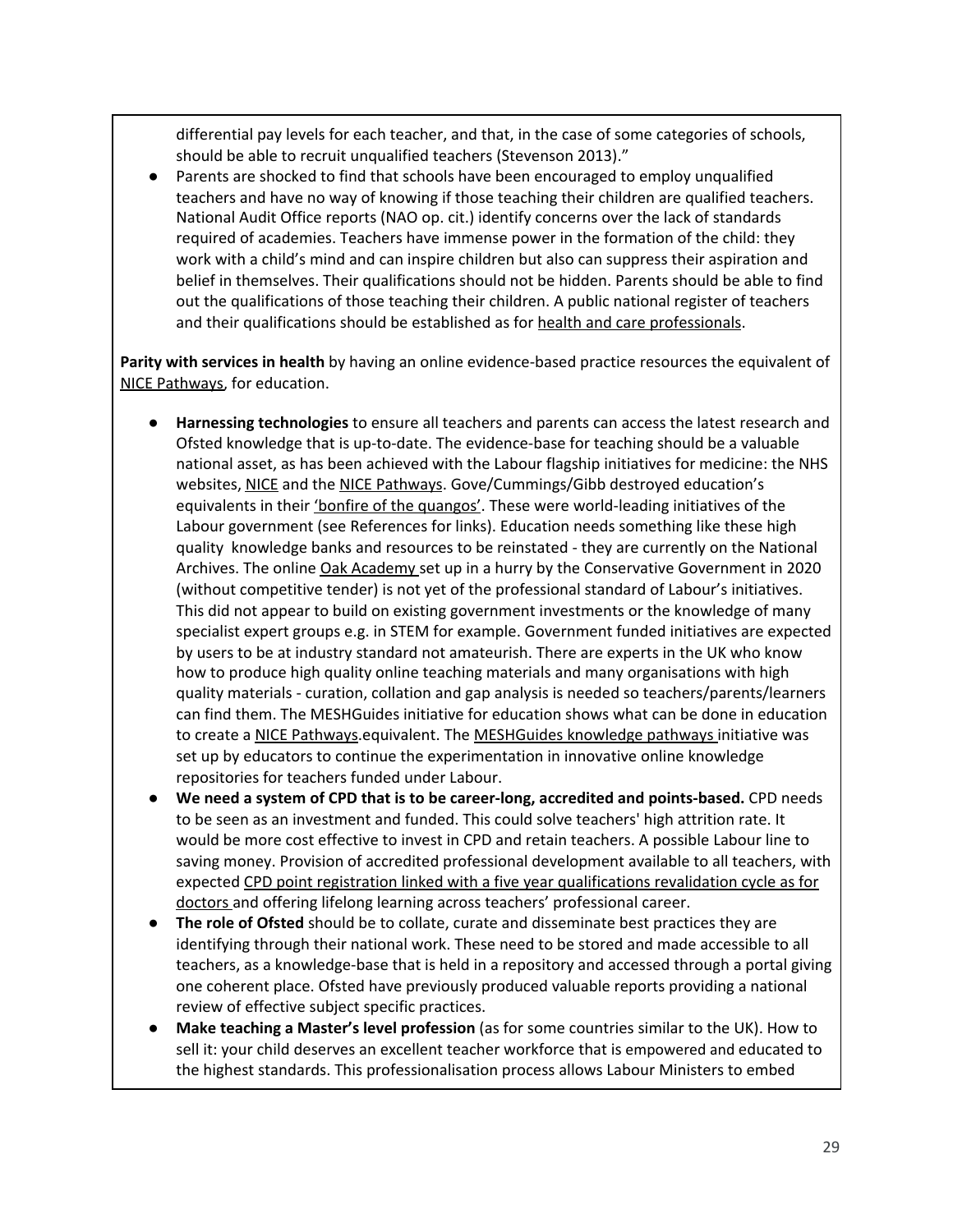long-term curriculum change and changes in teaching practice, and needs to be seen as part of the accountability agenda.

*References/Bibliography for Labour's legacy of online resources*

Teacher Training Resource Bank (TTRB):

<https://webarchive.nationalarchives.gov.uk/20101021152907/http://www.ttrb.ac.uk/>

And TTRB associated sites: behaviour, diversity, SEND, and all major subject areas -

<https://webarchive.nationalarchives.gov.uk/20101012095315/http://www.ttrb.ac.uk//links.aspx>

Multiverse diversity scenarios to support teachers

[https://webarchive.nationalarchives.gov.uk/20101007141354/http://www.multiverse.ac.uk/ViewArti](https://webarchive.nationalarchives.gov.uk/20101007141354/http://www.multiverse.ac.uk/ViewArticle2.aspx?ContentId=15683) [cle2.aspx?ContentId=15683](https://webarchive.nationalarchives.gov.uk/20101007141354/http://www.multiverse.ac.uk/ViewArticle2.aspx?ContentId=15683)

BECTA <https://webarchive.nationalarchives.gov.uk/20110130161923/http://www.becta.org.uk/> also held by the UCL IOE Library

Teachers TV - We suggest you contact Andrew Bethell who was involved and who could locate these resources. We can provide contact details.

The Qualifications and Curriculum Development Agency (QCDA) repository is held by a colleague at the Paul Hamlyn Foundation. We can provide contact details.

Jones, K. (2014). *Conservatism and educational crisis: the case of England*. Education Inquiry, 5:1, 24046, DOI: 10.3402/edui.v5.24046. <https://www.tandfonline.com/doi/pdf/10.3402/edui.v5.24046>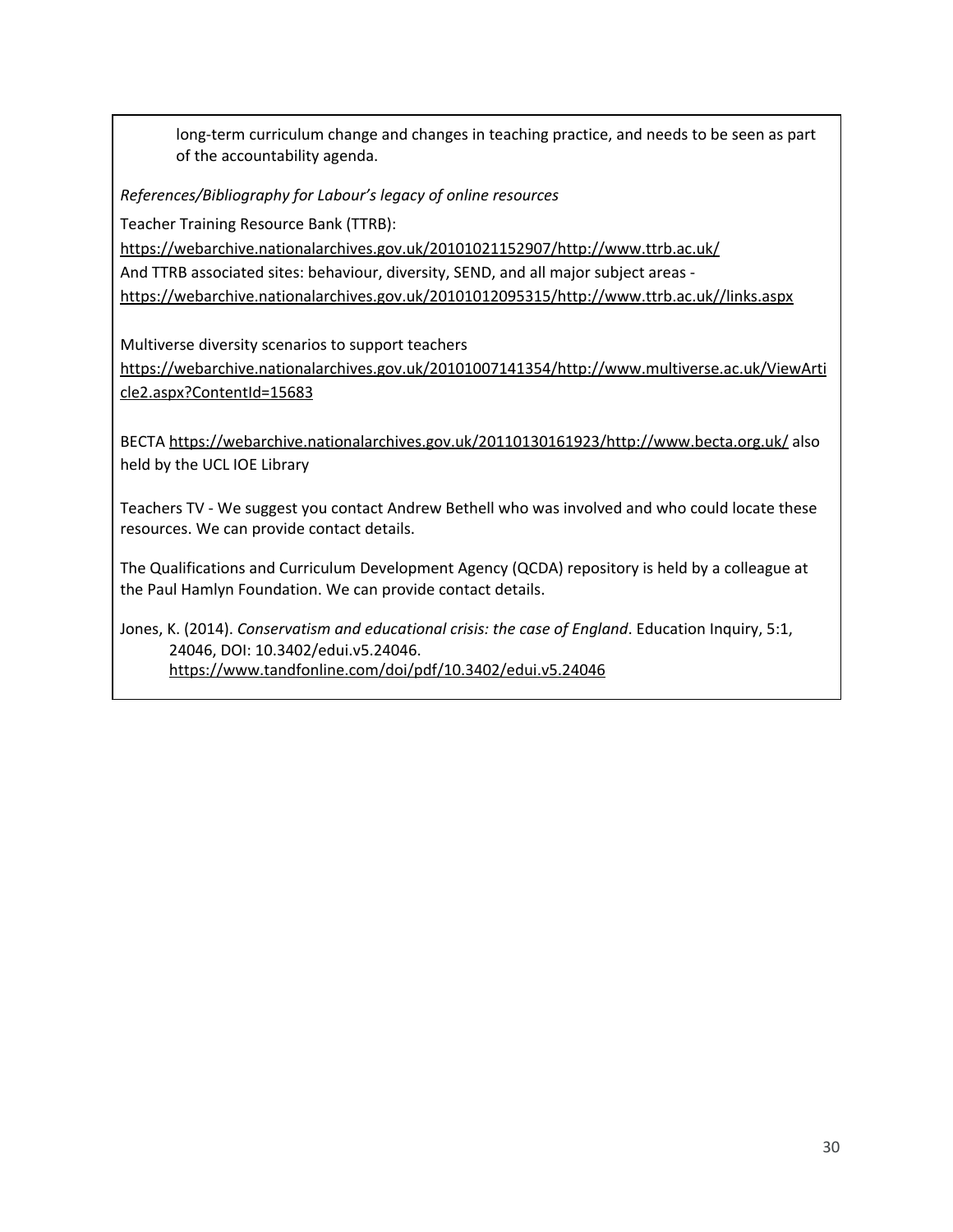## <span id="page-30-0"></span>**CROSS-PHASE PROPOSALS**

#### <span id="page-30-1"></span>**11. Wellbeing: Supporting the whole child, school and community**

*Press statement:* We will change the education system to help pupils' wellbeing and to increase their mental health. In this way we will make schools happier places with less stress and anxiety.

UNICEF's 2020 'Worlds of [Influence'](https://www.unicef-irc.org/child-well-being-report-card-16) Report noted that in the UK over 1 in 3 (36%) 15-year olds rated their mental wellbeing as poor, more than 1 in 3 (37%) children lacked basic literacy and numeracy skills and 31% of children in the UK are now obese or overweight. The link between mental ill-health and poor educational outcomes is well [evidenced](https://www.ucl.ac.uk/brain-sciences/news/2019/feb/study-links-poor-mental-health-educational-outcomes). There is also a [developing](https://www.tandfonline.com/doi/abs/10.1080/19415257.2019.1700152) body of research identifying the negative impact of school processes on the mental health of education professionals. It is therefore important for education policy to take into account the wellbeing of pupils and teachers, this will be even more vital due to the impact of the responses to Covid-19.

*Priority:* The impact on pupil wellbeing is to be considered in the development of any policies and practices.

#### *Ways of achieving this priority:*

- Work with organisations with experiences and commitment in this area and existing programmes such as the [Barnardo's Life Skills Programme](https://barclayslifeskills.com/educators/?campaign=Google_RS-2018_Lifeskills_Brand_Broad&chnnl=PSB&gclid=CjwKCAiAg8OBBhA8EiwAlKw3kiZbBJgwiqFMrd6Hn3HYjxDDB711wJgPmkRm2CRLtVlOnW_EXNfbIRoClf0QAvD_BwE&gclsrc=aw.ds) to complement and extend existing practices.
- Promoting life skills is as important as academic success and include how to develop these in school via teacher education and regular CPD.
- Teachers provided with the [appropriate](https://www.mentallyhealthyschools.org.uk/whole-school-approach/) training and support can play a part in helping their students to cope with some of these pressures. But it is also acknowledged that schools need to work in greater collaboration with local mental health services and charities. Mental ill-health is a systemic issue that requires multiple parties to be engaged. Mental health professionals are best placed to provide the appropriate highly skilled support children will need.
- Re-organise the curriculum to encourage social and emotional development (see curriculum). High-stakes testing at every stage of formal education makes little educational sense and the amount of formal testing needs to be reduced. Schools should be encouraged to place a high value on positive relationships, and focus on promoting a nurturing environment where pupils can experience a sense of connectedness and belonging between each other and the natural world.
- Research has shown that people who are emotionally literate and kind to people are more likely to be happy and content with their lives (81 per cent), and to earn more (Ferrari and Freeman 2017). In contrast, of those people who described themselves as aggressive, only 10 per cent said they were happy.
- The provision of adequate resources at home and school will alleviate anxiety that can lead to mental ill-health. There needs to be a clear strategy to ensure that all children have access to digital resources, including reliable high-speed internet services, well resourced local libraries,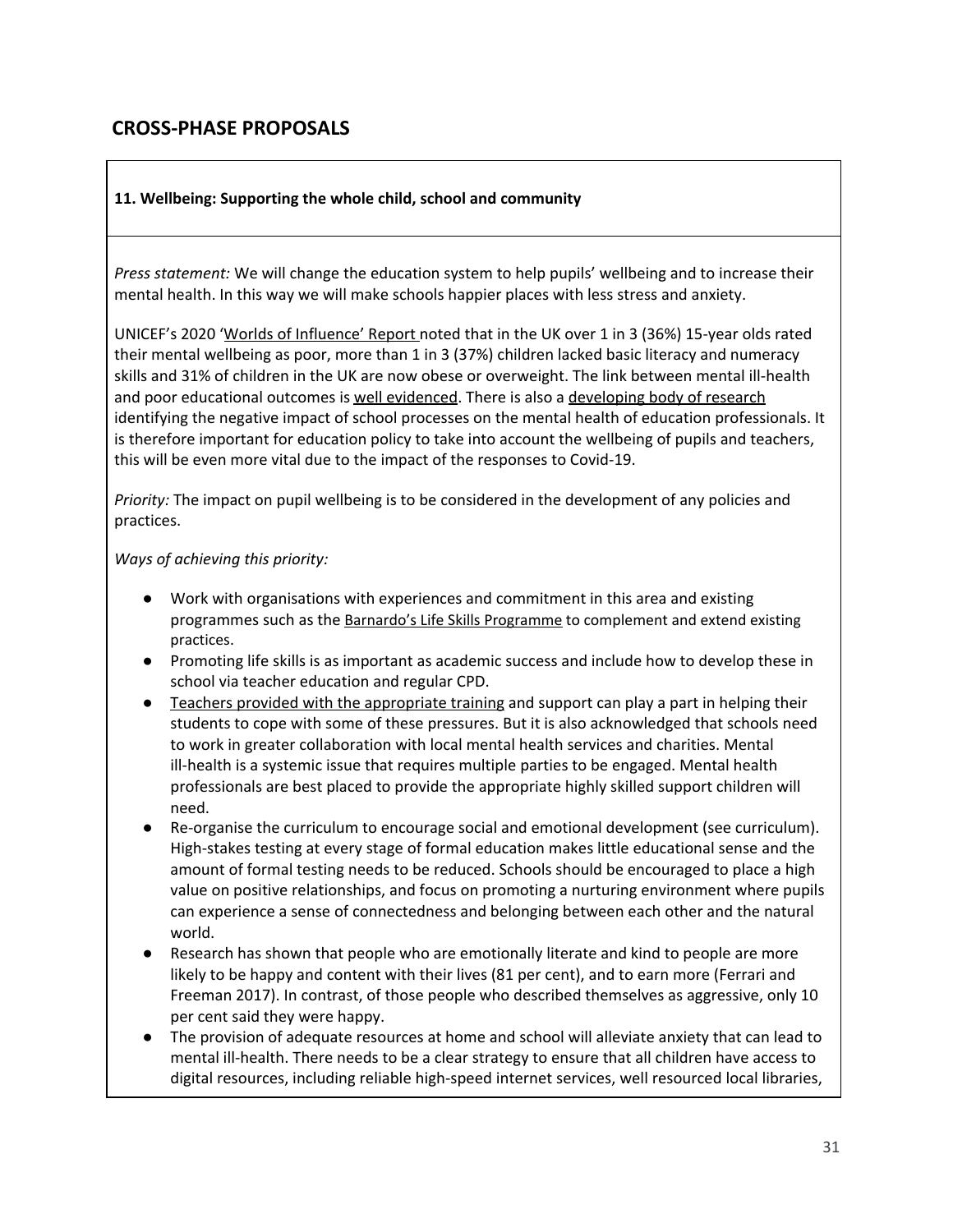museums and other cultural resources.

● Have a clear strategy to end childhood food poverty and to ensure children are able to afford to dress appropriately for school.

*References/Further Reading:* There are many organisations with research and programmes in this area. A simple search of the Charities [Commission](https://www.gov.uk/government/organisations/charity-commission) website is recommended to identify the organisations which it is relevant to include in policy discussions and development. To find researchers in the area a search of the Research Excellence [Framework](https://www.ref.ac.uk/2014/) database will show the leading research institutes and researchers. Recent PhD research which is usually close to practice and addressing issues of concern to practitioners can be found on the various theses databases hosted in different countries. The UK PhD thesis database - [Ethos](https://ethos.bl.uk/Home.do;jsessionid=D6EBE97E7406767CECA3B8A90ED5F644) - is managed by the British Library.

## <span id="page-31-0"></span>**12. Ofsted's future purpose, role, and identity**

*Press statement:* We need an inspection service that will enable schools to continually improve. Research indicates that educationalists improve more when they work in [mentoring,](https://www.tandfonline.com/doi/abs/10.1080/19415257.2019.1700152) coaching and [supervision](https://www.tandfonline.com/doi/abs/10.1080/19415257.2019.1700152) situations with peers and experts.

Ofsted currently is not performing adequately as government bodies are saying:

*Ofsted does not know whether its school inspections are having the intended impact: to raise the standards of education and improve the quality of children's and young people's lives. It has not had clear performance indicators or targets to track progress towards these high-level aims. Its performance measures have instead focused mainly on activity and processes.* (NAO, 2018, p.42)

*The National Audit Office found that Ofsted did not have evidence that its inspections were raising standards of education provided to children and young people. Until Ofsted is better able to assess its* impact, it is difficult for the NAO to be satisfied that Ofsted provides value for money to the taxpayer. (Public Accounts Committee, 2018)

These judgements speak for themselves. Ofsted as currently constituted and run has outlived its purpose. Rather than continue as just an 'accountability measure', the time has come for Ofsted to develop its role and remit, offering proper support and structured help for schools. In this way it can become the motor for further improvement. A reimagined Ofsted or its successor should be more like a 'critical friend' rather than simply 'judge and jury'. Indeed, this judge and jury model has not led to school improvement. Those judging schools need to be able to propose remedies, drawn on best practices from around the country and around the world. In short, our inspectors need to be our most knowledgeable educators.

*Priority:* Develop an accountability system coupled with a knowledgeable and experienced support service which leads to school improvement unlike the current Ofsted system.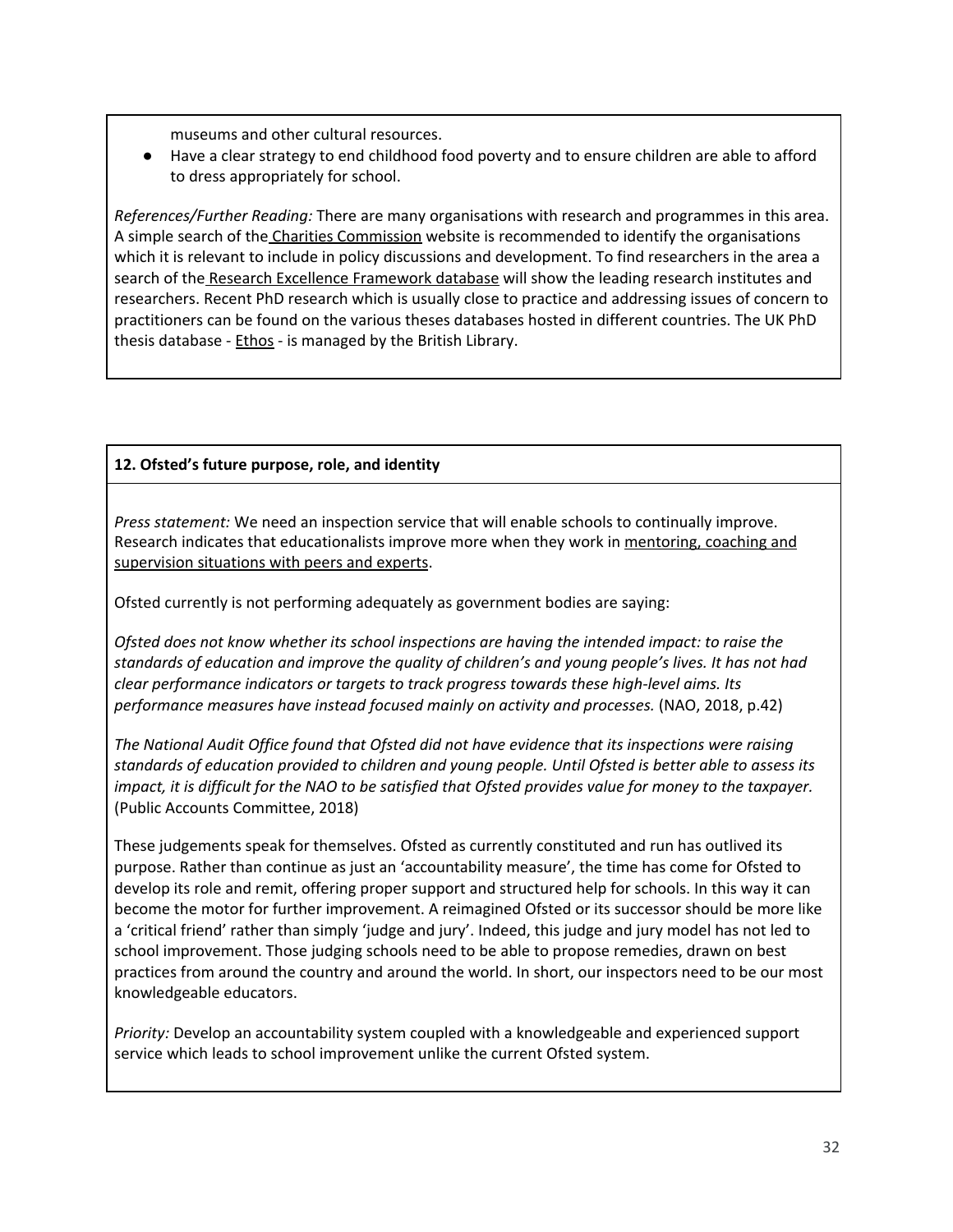*Ways of achieving the priority:* Ofsted, in the long term should be replaced with a multi-dimensional approach that is supportive and will reduce the anxiety of the present high stakes system. The system could work with peers and inspectors in critical co-mentoring and will be supportive and collegiate so provoke less anxiety than the top down high stakes system at present and be alive to recent research and help teachers understand it. (Note: teacher suicides are related to the current Ofsted system and the impact of this on children should be considered).

Ideas for revising **Ofsted'S PURPOSE:**

- Ensure it continues to maintain standards generally, but put equal emphasis on a new school support and development role. Knowledge sharing would be central to this. This can be done through sharing national reports of excellent practice; webinars on specialist areas of knowledge to support improvement; and engagement with teacher training organisations so that initial and continuing training is of the highest standard.
- Develop dependable measures to reassure the government and the public that Ofsted helps schools to improve, and that it delivers value for money.
- Change the focus away from simply praising and extolling excellence based on educational performance data, and shift it to more holistic judgements of effectiveness and a wider range of assessment criteria. For example, Ofsted could reward and praise schools for improving pupil wellbeing and the work it does with the most vulnerable e.g. SEND / looked after children.

## Ideas for revising **Ofsted's REMIT AND ROLE:**

To achieve this new and improved function for Ofsted, a national specialist training programme for inspectors will need to be established, which would also be open to headteachers and middle managers. There will be a strong focus on subject knowledge expertise so that our knowledge about how to teach complex subject concepts to young people becomes world leading. Labour created the National College for School Leadership under the previous administration which was dismantled. The proposed new National Education Leadership scheme would be a virtual university college drawing on learning sciences research, including in specialist subjects, from around the world.

In addition, we advocate the following measures:

- Consider splitting Ofsted into three clear specialist branches: An office for schools, an office for nurseries and early years providers, and one for FE and the tertiary sector.
- Consider making Ofsted entirely independent of government (as with the Bank of England) to end political interference with regulatory roles
- Reconsider the purpose of the Ofsted grading system. Consider replacement or abolition.

## Ideas on **Ofsted's future identity:**

● Consign the name to history and rebrand the organisation, for it is a damaged and sullied brand. Ofsted has of course been linked throughout its history with excess teacher workload, stress and most tragically teacher suicide. Consider a name that is fresh and positive, such as the "Support for Schools Office". Alternatively, something that connotes respect and a sense of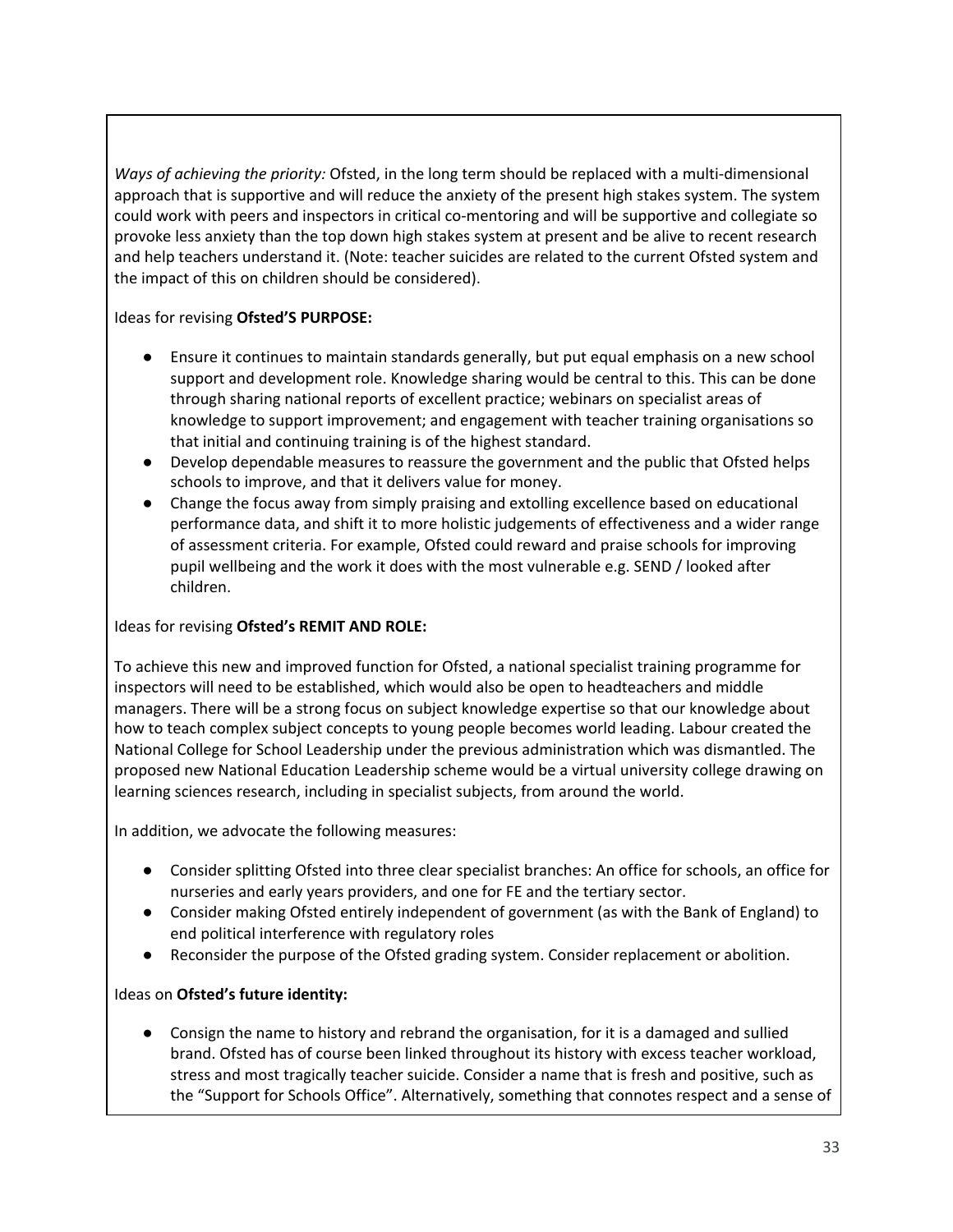genuine integrity would work well. For example, the National Education Union (NEU) suggests reverting back to the Her Majesty's Inspectorate (HMI) name.

● Change the tone and language used by- and about- Ofsted, using terms that reflect positivity, progress, co-working, and a growth mindset. The current 'punishment and reward' rhetoric is divisive, and reflects a simplistic, anti-teacher, world view.

*References and Bibliography:*

Coffield, F. (2019). *7 Problems with Inspections Ofsted Must Fix*. Times Educational Supplement. <https://www.tes.com/news/coffield-7-problems-inspections-ofsted-must-fix>

Conservative Central Office. (undated). *Local Government Brief: Number 38: Citizen's Charter*. London.

Flanagan, P. (2014). *Ofsted Inspections [of English schools]: You'd be Better Off Flipping a Coin*. Daily Telegraph. https://www.telegraph.co.uk/education/10701613/ Ofsted-inspections-youd-be-better-off-flipping-a-coin.html

Leask, M. (2021). Accountability systems for schools: coercion or cooperation? In Hudson, B., Leask, M. and Younie, S. (2021) *[O](https://doi.org/10.4324/9780429261190)p.cit.* (pp 197-210).

Matthews, P. and Sammons, P. (2004). *Improvement Through Inspection: An Evaluation of Ofsted's Work*. Institute of Education and Ofsted HMI2244. https://dera.ioe.ac.uk/4969/

Moriarty, P. (2014). *Lies, Damned Lies, and Ofsted's Pseudostatistics*[.](https://www.nottspeoplesassembly.org/lies_ofsted) The People's Assembly, Nottingham. [www.teachers.org.uk/files/ofsted-pseudostatistics-by-philip-moriarty\\_0\\_0.doc](http://www.teachers.org.uk/files/ofsted-pseudostatistics-by-philip-moriarty_0_0.doc) (Moriarty is a school governor and Professor of Physics at the University of Nottingham, where his research focuses on nanoscale science).

NAHT Accountability Commission. (2018). *Improving School Accountability*. <https://www.naht.org.uk/our-priorities/improving-school-accountability/>

National Audit Office(NAO). (2018). *Ofsted's Inspection of Schools*. https://www.nao.org.uk/ report/ofsteds-inspection-of-schools/

Newmark, B. (2018). *Why Are Teachers so Scared of Ofsted?* https://bennewmark.wordpress.com/2018/06/09/why-are-teachers-so-scared-of-ofsted/

Select Committee on Education and Employment. (1999). *Minutes of Evidence*. <https://publications.parliament.uk/pa/cm199899/cmselect/cmeduemp/62/9012001.htm>

Straw, J. (1991). *Raising the Standard: Labour's plan for an Education Standards Commission.* The Labour Party.(Labour Party press release).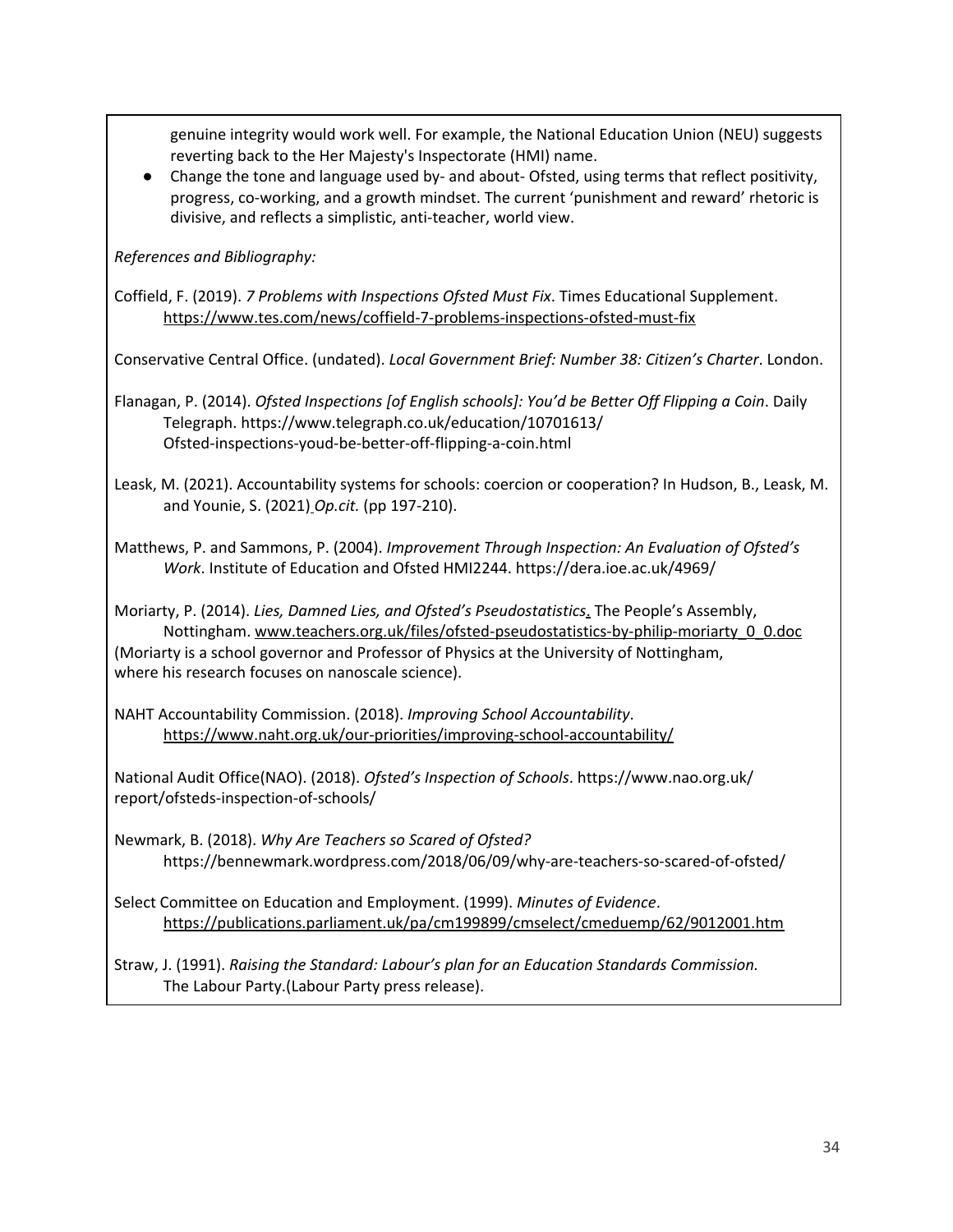## **13. Education providers, the wider public interest, and the role of schools in meeting communities' needs**

*Press statement:* If the current fractured system of school management is meant to be the answer, then what on earth was the original question?

There has been a dilution of stakeholder involvement in the community, often resulting in schools being governed by MAT Executives that are geographically very remote. In addition there is widespread evidence of forced "academisation" against the wishes of the local stakeholder community. This process has been accompanied by a lack of control over the deployment of resources and excessively inflated salaries for leadership roles in MATs. These issues should be investigated as part of an evaluation of the strengths and weaknesses of the current system.

*Priority:* The differences between how different school types are organised, funded, and governed should be resolved. A clear and simple system, grounded in robust accountability processes, should be the goal. Above all, the focus needs to be brought back to individual learners, equity, the public interest and a focus on what communities really need. A major review of the current system is a priority.

*Ways of achieving this priority:* In the interim Trusts should be required to actively engage with approaches and directives that align them in the legal and ethical heart of improving local provision, by sharing good practice and working proactively with other schools within the sector.

21st century schools should be at the heart of their communities, with families, professionals and communities working together, to create a culture of lifelong learning, improved outcomes, healthy communities, and person-centred services. Schools could become 'hubs' again, providing an integrated 'suite' of services: academic learning, after school and community clubs, and health and social services. Delivering wider provision for CYP in school would also enable easier access to services such as health services, as well as more specialist support (e.g. for SEND and Child and Adolescent Mental Health Services (CAMHS)). Lifelong learning and social opportunities could also be offered to the wider community by using existing school facilities. However, it is important that legislation avoids problems encountered in the past. For example, there were difficulties implementing the 'Education Action Zones' of the early 2000s because Health and Education budgets are separate things.

Schools have a central role supporting social cohesion, in building community spirit, in providing a community hub, and so must be governed and managed by the local community and enabled to respond to community needs. The recent COVID-19 crisis showed the lack of capacity of the current fragmented school system to contribute a locally coherent response. The current broken system meant there was no local overview of needs for children, there was no locally coherent programme to provide. For example, to connect up and maintain computers, provide free school meals, to monitor engagement of vulnerable children. There was a lack of efficient use of resources to continue support for children of key workers alone, to provide online lessons, to lead on co-ordinated use of community facilities. There was no local co-ordination of adult volunteers in the community to support continuity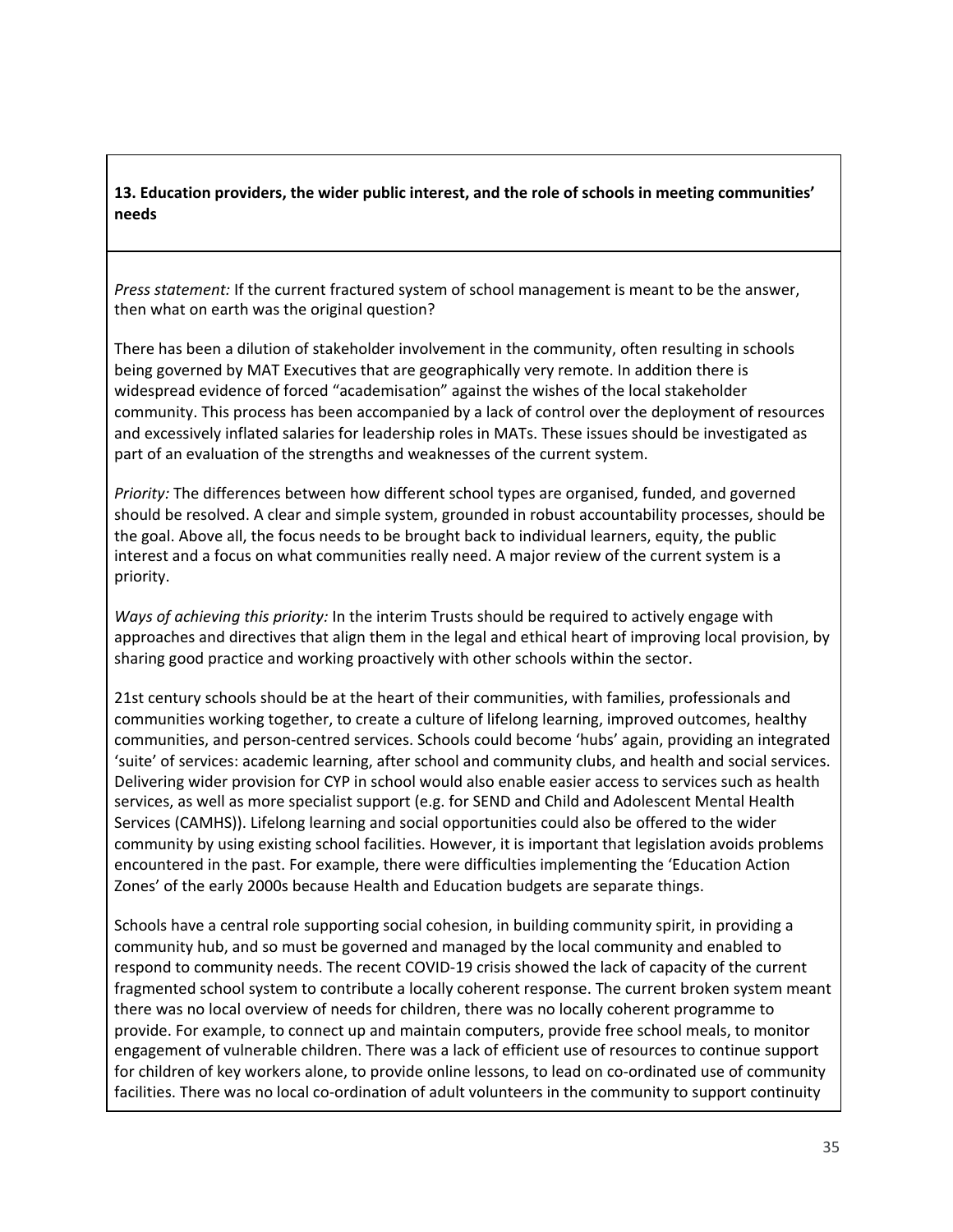of learning and stimulating extension activities which could have been provided in parks and theatres by leisure and theatre staff on furlough as well as retired teachers.

*References and Bibliography:*

- Whalley, C. and Greenway, H. (2021). Politics Aside: From Fragmentation to coherence. In Hudson, B., Leask, M. and Younie, S. (2021) *[o](https://doi.org/10.4324/9780429261190)p. cit* .(pp 57-58).
- Bubb, S, Crossley-Holland, J, Cordiner, J, Cousin, S and Earley, P (2019) *Understanding the Middle Tier: Comparative Costs of Academy and LA-maintained Sectors.* Sara Bubb Associates. <http://www.sarabubb.com/middle-tier/4594671314>

Bush, T. (2019). *Navigating structural change in the English schools' system*. Educational Management Administration & Leadership, Vol. 47(3) 329–330. <https://journals.sagepub.com/doi/pdf/10.1177/1741143219831490>

## **14. A coherent education system**

*Press statement:* The Covid-19 pandemic is showing up the disadvantages of not grouping local schools together locally, and not having knowledgeable national leadership coupled with local coordination on SEND, curriculum, assessment, teacher professional development and technology support issues. Schools, teachers and pupils - particularly those with special needs - were isolated because local support structures were largely dismantled to accommodate the Academy ideology. Our children have been let down by the ideological changes schools and communities have been subject to. Countries we would expect to benchmark ourselves against have strong leadership in these areas and well established structures to support schools, teachers and children through challenging times.

*Priority:* To establish what is working well and what needs to be changed to improve the educational outcomes of young people.

*Ways of achieving this priority:*

Proposals for the whole education system to ensure coherence and continuity:

- For teachers, a full return to a national pay scheme and agreed terms and conditions across all schools, regardless of who runs them. In particular we require a return to one- year contracts, because 'parts of year contracts' are increasingly used. These can have serious implications for Newly Qualified Teachers (NQTs) (soon to be referred to as ECT- Early Career teachers) in gaining QTS.
- Ensure that quality assurance and accountability systems in LAs and MATs are transparent and effective across all educational institutions.